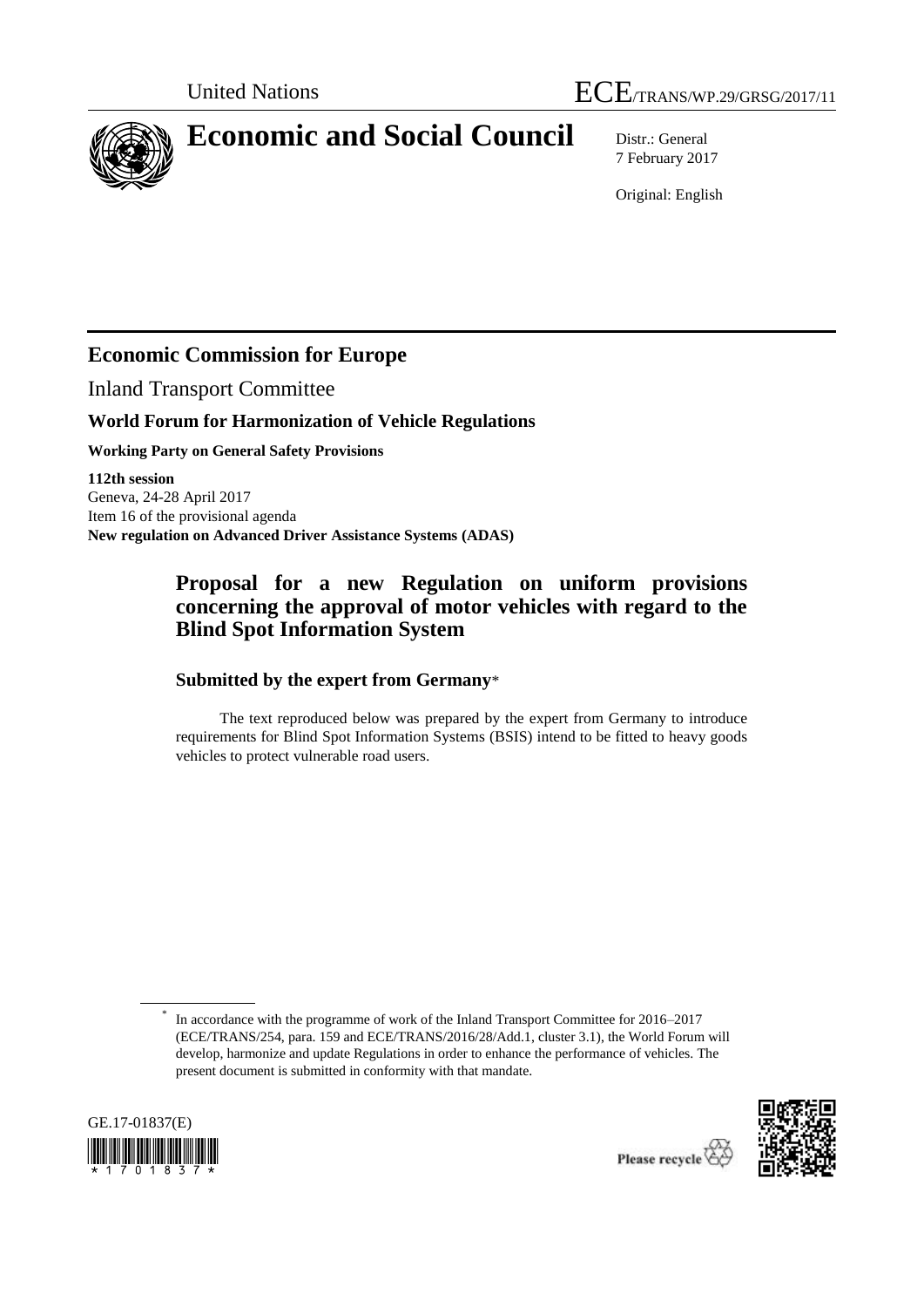## **I. Proposal**

### **Regulation No. XXX**

## **Uniform provisions concerning the approval of motor vehicles with regard to the Blind Spot Information System**

#### **1. Scope**

- 1.1. This Regulation applies to the blind spot information system of vehicles of categories  $N_2$  (> 8 t gross vehicle weight) and  $N_3$ ; other vehicles may be approved at the request of the manufacturer.
- 1.2. The requirements of this Regulation are so worded as to apply vehicles in which the driver is on the left. In vehicles in which the driver is on the right these requirements shall be applied by inverting the criteria, when appropriate.

## **2. Definitions**

For the purposes of this Regulation:

- 2.1. *"Approval of a vehicle type"* means the full procedure whereby a Contracting Party to the Agreement certifies that a vehicle type meets the technical requirements of this Regulation;
- 2.2. *"Vehicle type with regard to its Blind Spot Information System"* means a category of vehicles which do not differ in such essential respects as:
	- (a) The manufacturer's trade name or mark;
	- (b) Vehicle features which significantly influence the performances of the Blind Spot Information System;
	- (c) The type and design of the Blind Spot Information System.
- 2.3. *"Blind Spot Information System (BSIS)"* means a system to inform the driver of a possible collision with a bicycle, travelling next to the vehicle, if the driver would initiate a turn manoeuvre.
- 2.4. *"Reaction time"* means the time between the information signal is given and a driver reaction has occurred. This is assumed to be 1.4 seconds.
- 2.5. *"Driver Brake deceleration"* means the deceleration that typical drivers apply after receiving the information signal. This is assumed to be  $5 \text{ m/s}^2$  (or the value defined in Regulation No. 13 for the specific vehicle).
- 2.6. *"Stopping distance"* means the distance required by the vehicle to come to a full stop after the Blind Spot Information Signal has been given, taking into account reaction time and brake deceleration.
- 2.7. *"Collision point"* means the position where the trajectories of all vehicle points (e.g. between front near-side vehicle corner and rear near-side corner of longest possible trailer) and all bicycle points (e.g. front end of bicycle, rear end of bicycle) would intersect if a turn by the vehicle would be initiated.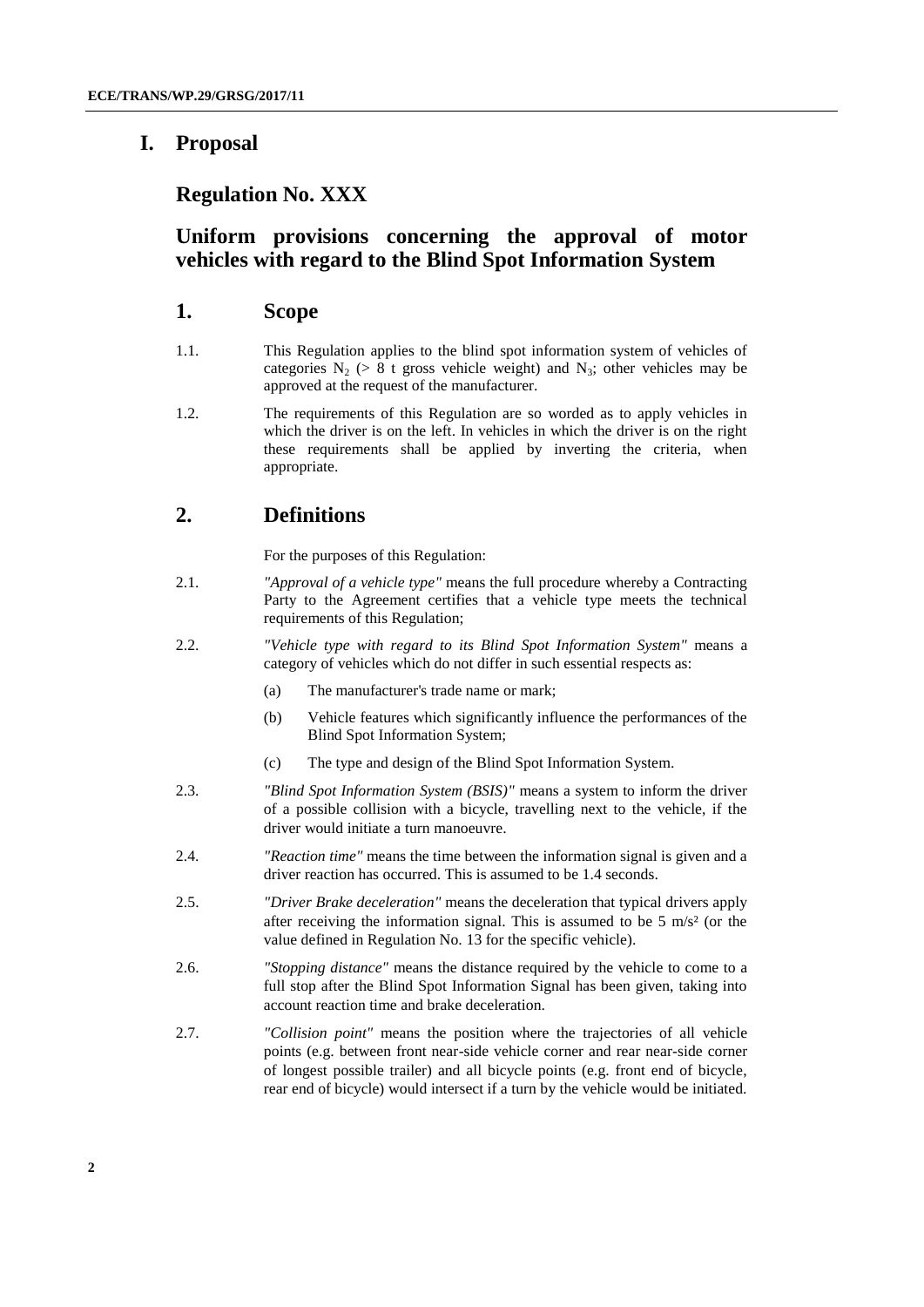- 2.8. *"Last Point of Information (LPI)"* means the point at which the information signal shall have been given. It is the collision point minus the stopping distance on the vehicle trajectory.
- 2.9. *"Near side"* means the side of the vehicle near the bicycle. The near side of the vehicle is the right side for right-hand traffic and the left side for left-hand traffic.
- 2.10. *"Information signal"* means an optical or acoustical signal used to inform the vehicle driver about a nearby cyclist.
- 2.11. *"Vehicle Trajectory"* means the connection all positions where a specific location of the vehicle (e.g. centre of gravity, front right corner) has been or will be during the course of a test run, projected towards the ground plane.

## **3. Application for approval**

- 3.1. The application for approval of a vehicle type with regard to the BSIS shall be submitted by the vehicle manufacturer or by their authorized representative.
- 3.2. It shall be accompanied by the documents mentioned below in triplicate and include the following particular:
- 3.2.1. A description of the vehicle type with regard to the items mentioned in paragraph 5. below, together with dimensional drawings and the documentation as referred to in paragraph 6.1. below. The numbers and/or symbols identifying the vehicle type shall be specified.
- 3.3. A vehicle representative of the vehicle type to be approved shall be submitted to the Technical Service conducting the approval tests.

## **4. Approval**

- 4.1. If the vehicle type submitted for approval pursuant to this Regulation meets the requirements of paragraph 5. below, approval of that vehicle type shall be granted.
- 4.2. The conformity of the requirements in paragraph 5. below shall be verified with the test procedure as defined in paragraph 6. below, however its operation shall not be limited to these test conditions.
- 4.3. An approval number shall be assigned to each vehicle type approved; its first two digits (00 for the Regulation in its initial form) shall indicate the series of amendments incorporating the most recent major technical amendments made to the Regulation at the time of issue of the approval. The same Contracting Party shall not assign the same number to the same vehicle type equipped with another type of Blind Spot Information System, or to another vehicle type.
- 4.4. Notice of approval or of refusal or withdrawal of approval pursuant to this Regulation shall be communicated to the Parties to the Agreement applying this Regulation by means of a form conforming to the model in Annex 1 and photographs and/or plans supplied by the applicant being in a format not exceeding A4 (210 x 297 mm), or folded to that format, and on an appropriate scale.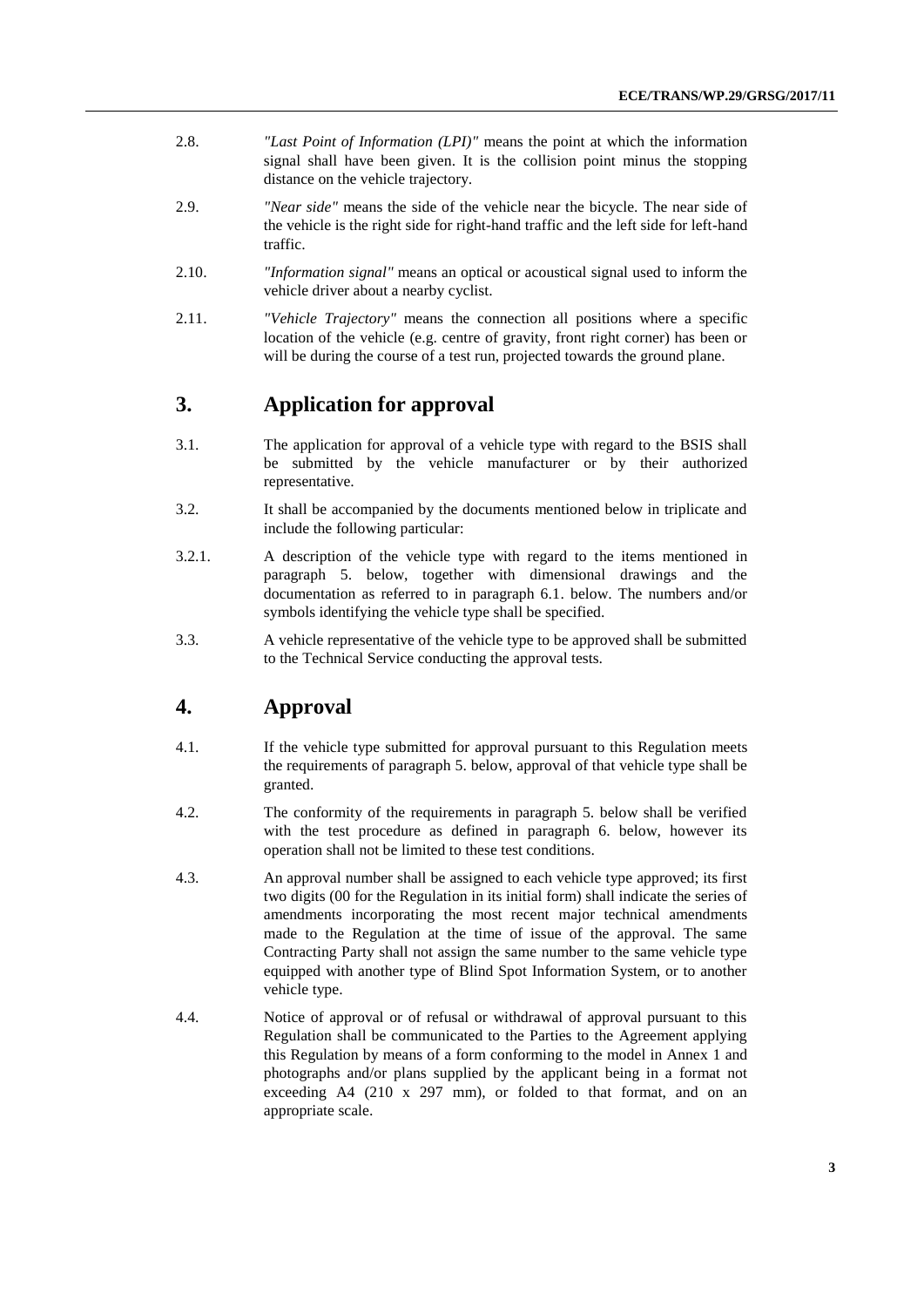- 4.5. There shall be affixed, conspicuously and in a readily accessible place specified on the approval form, to every vehicle conforming to a vehicle type approved under this Regulation, an international approval mark conforming to the model described in Annex 2, consisting of:
- 4.5.1. A circle surrounding the letter "E" followed by the distinguishing number of the country which has granted approval; $<sup>1</sup>$ </sup>
- 4.5.2. The number of this Regulation, followed by the letter "R", a dash and the approval number to the right of the circle prescribed in paragraph 4.5.1. above.
- 4.6. If the vehicle conforms to a vehicle type approved under one or more other Regulations annexed to the Agreement, in the country which has granted approval under this Regulation, the symbol prescribed in paragraph 4.5.1. above need not be repeated; in such a case, the Regulation and approval numbers and the additional symbols shall be placed in vertical columns to the right of the symbol prescribed in paragraph 4.5.1. above.
- 4.7. The approval mark shall be clearly legible and be indelible.
- 4.8. The approval mark shall be placed close to or on the vehicle data plate.

<sup>&</sup>lt;sup>1</sup> The distinguishing numbers of the Contracting Parties to the 1958 Agreement are reproduced in Annex 3 to the Consolidated Resolution on the Construction of Vehicles (R.E.3), document ECE/TRANS/WP.29/78/Rev.4 -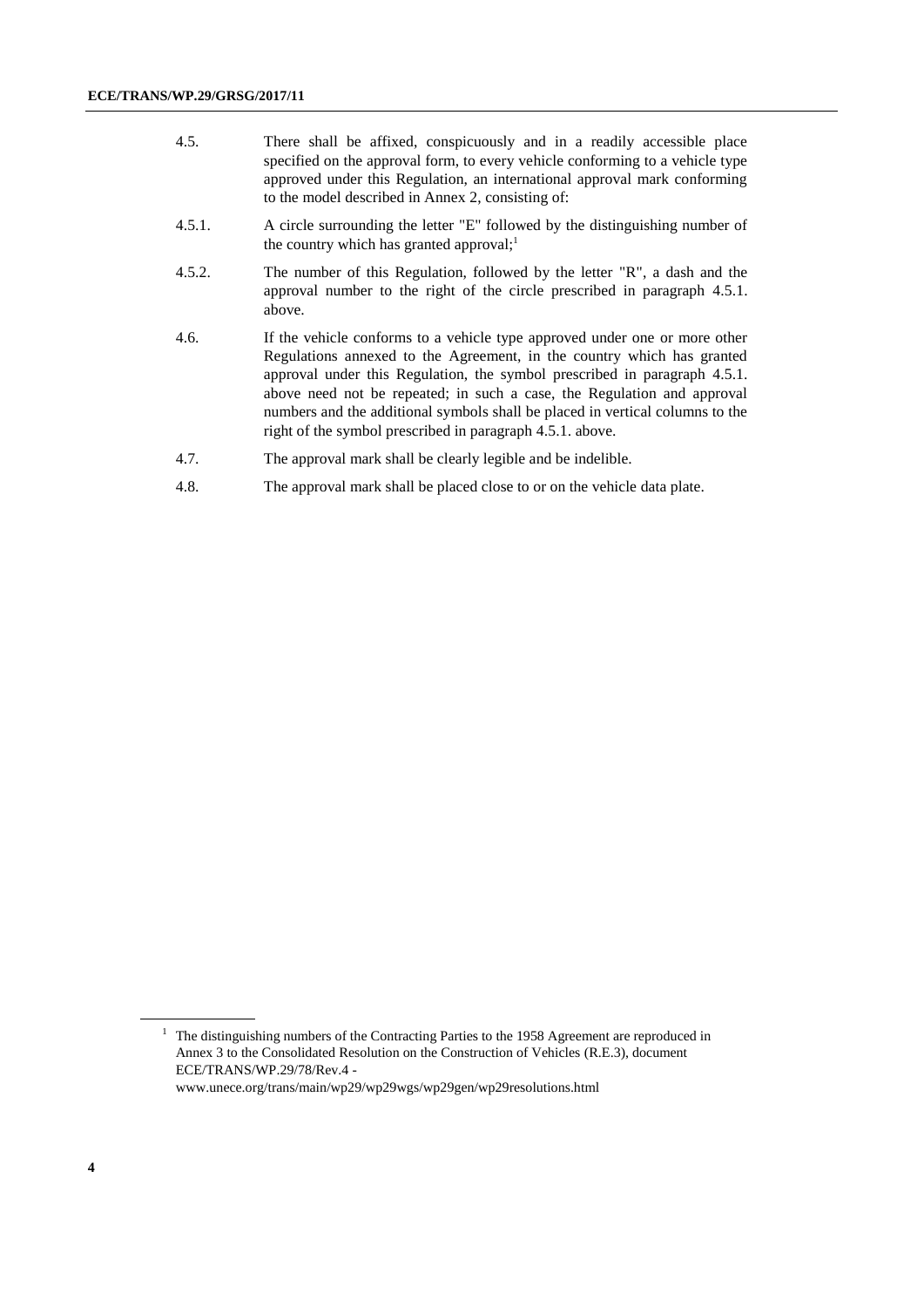### **5. Specifications**

- 5.1. Any vehicle fitted with a BSIS complying with the definition of paragraph 2.3. above shall meet the requirements contained in paragraphs 5.2. to 5.5. of this Regulation.
- 5.2. General requirements

The effectiveness of the BSIS shall not be adversely affected by magnetic or electrical fields. This shall be demonstrated by compliance with Regulation No. 10, 03 series of amendments to the Regulation.

- 5.3. Performance requirements
- 5.3.1. Whenever the system is active, as specified in paragraph 5.3.1.4. below, the BSIS shall inform the driver about bicycles, travelling initially in parallel to the vehicle on the near side of the vehicle, that would be in conflict if the vehicle would start a turn towards the bicycle line of movement.
- 5.3.1.1. The information signal shall be given at a time when the vehicle driver would still be able to avoid a collision, taking into account an appropriate reaction time and an achievable brake deceleration.
- 5.3.1.2. The information signal shall meet the requirements as defined in paragraph 5.4. below.
- 5.3.1.3. The information signal shall be given independently from the activation of turn signals.
- 5.3.1.4. The BSIS shall be operative for all forward vehicle speeds between 1 km/h and 30 km/h.
- 5.3.1.5. The BSIS shall be able to give an information signal for all bicycles moving with a speed between 5 km/h and 20 km/h.
- 5.3.1.6. The BSIS shall not give an information signal for stationary objects that are not pedestrians or cyclists.
- 5.3.1.7. The information signal shall be provided in such a timely manner that the accident is avoided, i.e. the vehicle is stopped before crossing the bicycle trajectory, if there was a driver brake application, resulting in  $5 \text{ m/s}^2$  brake deceleration, and initiated with a reaction time of 1.4 seconds after the information signal. This shall be tested as specified in paragraph 6.5.
- 5.3.2. The system shall also provide the driver with the failure warning specified in paragraph 5.4.3. below when tested in accordance with the provisions of paragraph 6.6. below (failure detection test). The warning shall be constant.
- 5.4. Information signal
- 5.4.1. The blind spot information referred to in paragraph 5.3.1. above shall be noticeable by the driver and be provided by one warning means out of haptic, optic and acoustic, with spatial indication about the direction of the bicycle.
- 5.4.2. If the vehicle is equipped with a Camera-Monitor-System of Class II or Class IV according to Regulation No. 46, the information signal may be displayed in the corresponding monitor.
- 5.4.3. The failure warning referred to in paragraph 5.3.2. above shall be a yellow optical warning signal.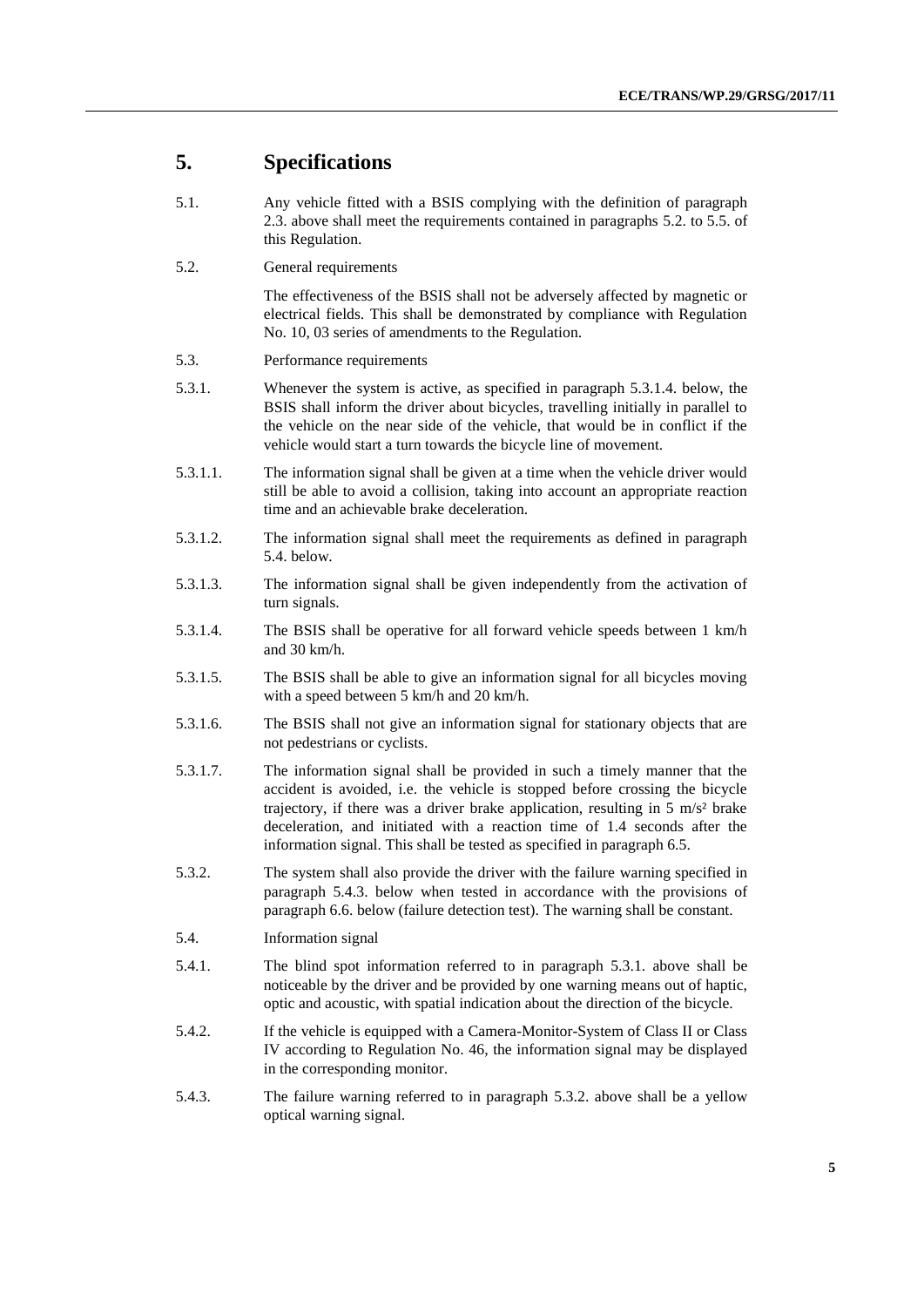| 5.4.3.1. | The BSIS optical failure warning signal shall be activated either when the        |
|----------|-----------------------------------------------------------------------------------|
|          | ignition (start) switch is turned to the "on" (run) position or when the ignition |
|          | (start) switch is in a position between the "on" (run) and "start" that is        |
|          | designated by the manufacturer as a check position (initial system (power-        |
|          | on). This requirement does not apply to warning signals shown in a common         |
|          | space.                                                                            |

- 5.4.4. The optical warning signal and optical information signal shall be visible even by daylight; the satisfactory condition of the signals shall be easily verifiable by the driver from the driver's seat.
- 5.4.5. When the driver is provided with an optical warning signal to indicate that the BSIS is temporarily not available, for example due to inclement weather conditions, the signal shall be constant. The failure warning signal specified in paragraph 5.3.2. above may be used for this purpose.
- 5.5. Provisions for the periodic technical inspection
- 5.5.1. At a periodic technical inspection it shall be possible to confirm the correct operational status of the BSIS by a visible observation of the failure warning signal status, following a "power-ON" (off-system OK, on-system fault present).

In the case of the failure warning signal being in a common space, the common space shall be observed to be functional prior to the failure warning signal status check.

5.5.2. At the time of type-approval, the means to protect against simple unauthorized modification of the operation of the failure warning signal chosen by the manufacturer shall be confidentially outlined.

> Alternatively, this protection requirement is fulfilled when a secondary means of checking the correct operational status of the BSIS is available.

### **6. Test procedure**

- 6.1. The manufacturer shall provide a documentation package which gives access to the basic design of the system and, if applicable, the means by which it is linked to other vehicle systems. The function of the system shall be explained and the documentation shall describe how the operational status of the system is checked, whether there is an influence on other vehicle systems, and the method(s) used in establishing the situations which will result in a failure warning signal being displayed.
- 6.2. Test conditions
- 6.2.1. The test shall be performed on a flat**,** dry asphalt or concrete surface.
- 6.2.2. The ambient temperature shall be between  $0^{\circ}$  C and  $45^{\circ}$  C.
- 6.2.3. The test shall be performed under visibility conditions that allow safe driving at the required test speed.
- 6.3. Vehicle conditions
- 6.3.1. Test weight

The vehicle may be tested at any condition of load, the distribution of the mass among the axles being that stated by the vehicle manufacturer without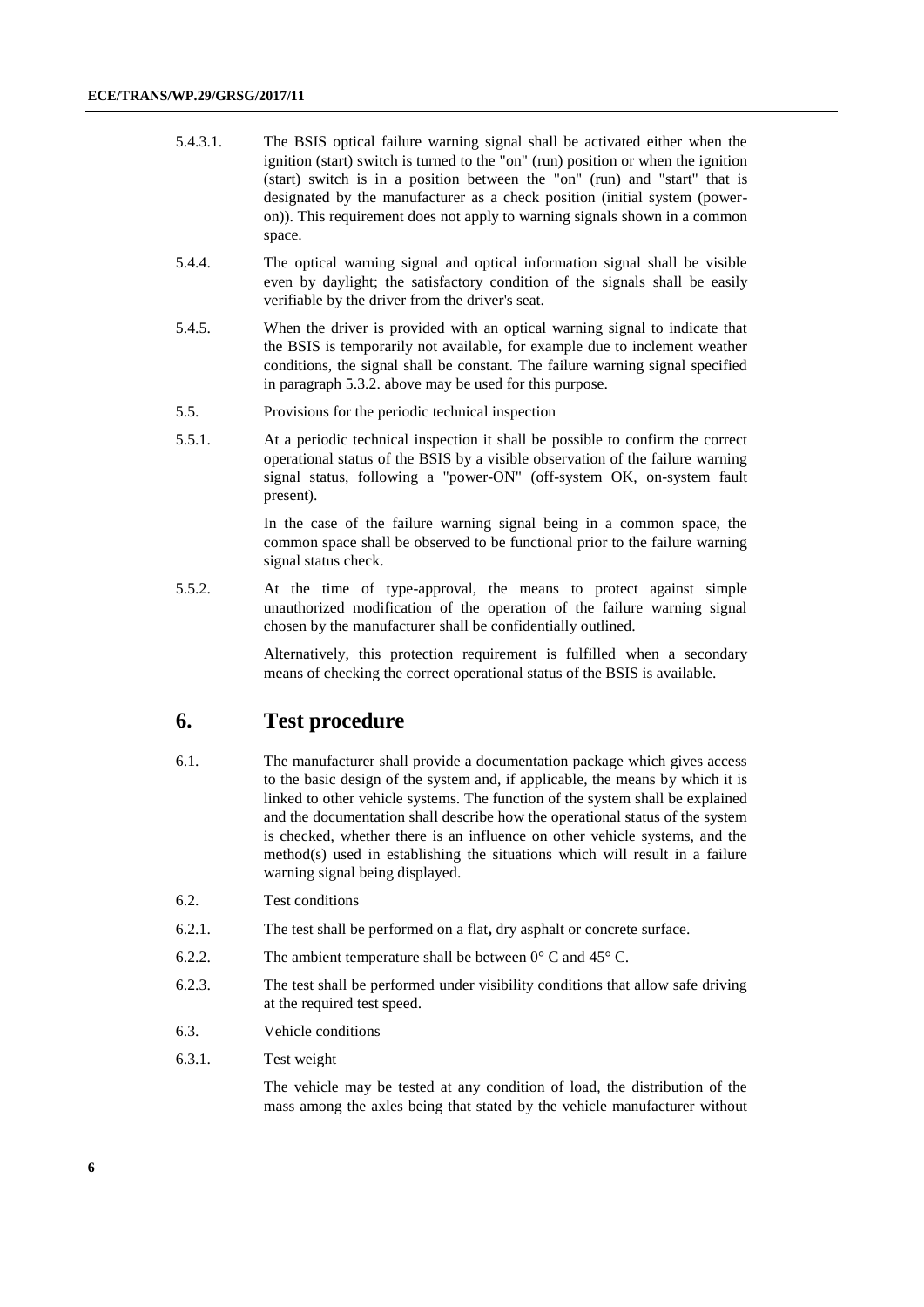exceeding any of the maximum permissible mass for each axle. No alteration shall be made once the test procedure has begun. The vehicle manufacturer shall demonstrate through the use of documentation that the system works at all conditions of load.

- 6.3.2. The vehicle shall be tested at the tyre pressures for normal running conditions.
- 6.3.3. In the case where the BSIS is equipped with a user-adjustable information timing, the test as specified in paragraph 6.5. below shall be performed with the information threshold set at its latest setting. No alteration shall be made once the test procedure has begun.
- 6.4. Optical failure warning signal verification test

With the vehicle stationary check that the optical warning signal(s) comply with the requirements of paragraph 5.4.3. above.

- 6.5. Blind Spot Information test
- 6.5.1. Using cones and the bicycle dummy, form a corridor according to Figure 1, Appendix 1 of this document and the additional dimensions as specified in Table 1, Appendix 1 of this Regulation.
- 6.5.2. Position the bicycle target (as detailed in Annex 3 of this Regulation) at the appropriate starting position as shown in Figure 1, Appendix 1 of this Regulation.
- 6.5.3. Position a local traffic sign corresponding to sign C14 as defined in the Vienna convention on road signs and signals (speed limit 50 km/h) or the local sign closest to this sign in meaning on a pole at the entry of the corridor as shown in Figure 1, Appendix 1 of this Regulation.
- 6.5.4. Drive the vehicle at a speed as shown in Table 1, Appendix 1 of this document with a tolerance of +/- 2 km/h through the corridor.
- 6.5.5. Do not operate the turn lights when initiating the turn towards the bicycle trajectory.
- 6.5.6. Move the bicycle dummy on a straight line as shown in Figure 1, Appendix 1 of this document in way that the dummy position crosses line A (Figure 1, Appendix 1) with a tolerance of  $+/- 0.5$  m at the same time when the vehicle crosses line B (Figure 1, Appendix 1) with a tolerance of  $+/- 0.5$  m (verify e.g. with video or picture).

Move the dummy in a way that the dummy moves in a steady state for at least 8 seconds, with the speed as shown in Table 1, Appendix 1 of this document with a tolerance of  $+/$ - 0.5 km/h, before reaching the collision point.

- 6.5.7. Verify that the Blind Spot Information signal has been activated before the vehicle crosses line C, Figure 1, Appendix 1 of this document.
- 6.5.8. Verify that the Blind Spot Information signal has not been activated when passing the traffic sign and any cones as long as the bicycle dummy is still stationary.
- 6.5.9. Repeat paragraphs 6.5.1. to 6.5.8. for all test cases shown in Table 1, Appendix 1 of this Regulation.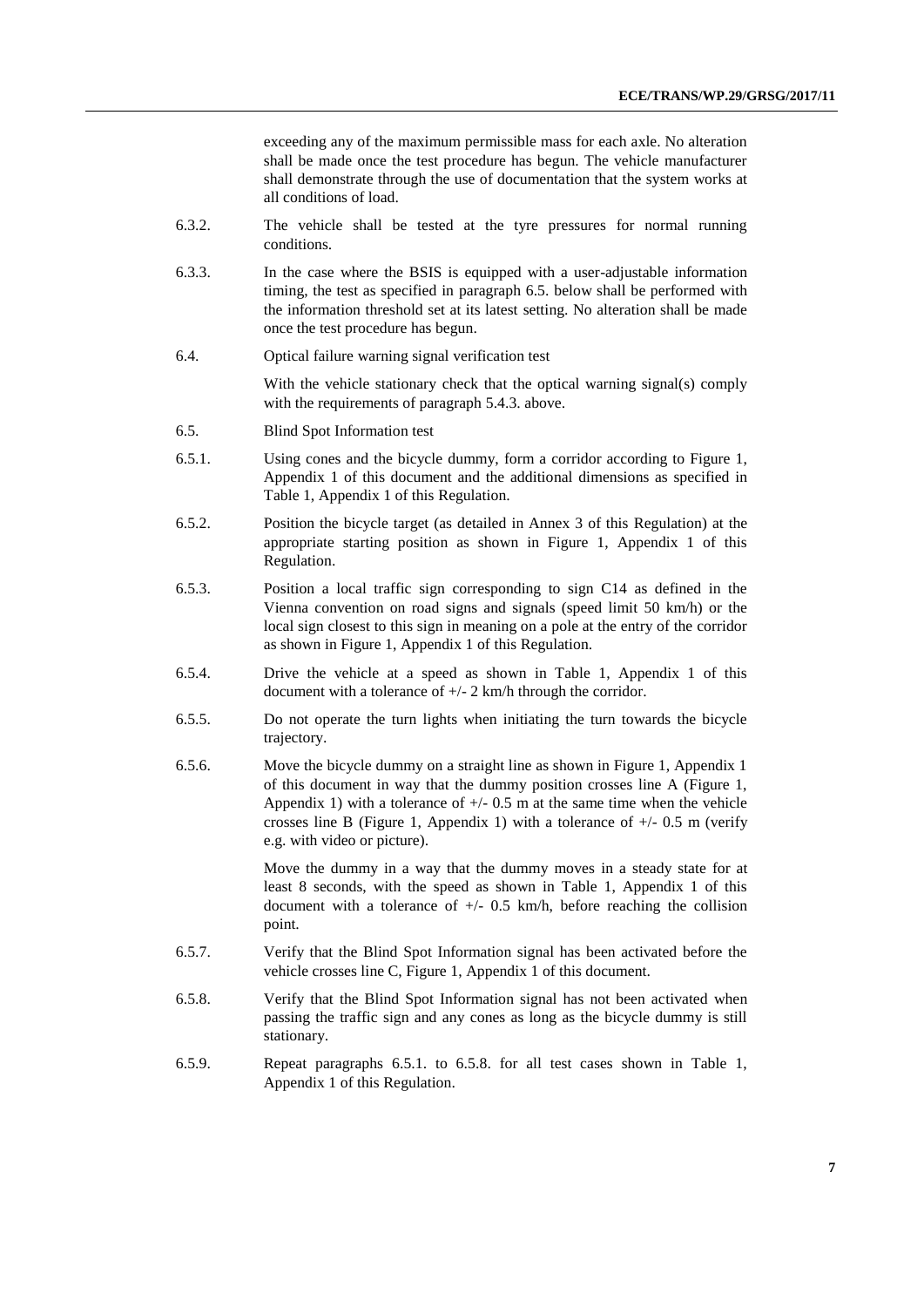- 6.5.10. The test is passed when the Blind Spot Information signal has been activated in all test cases as shown in Table 1, Appendix 1 of this Regulation before the vehicle has crossed line C (see paragraph 6.5.7. above) and the Blind Spot Information signal has not been activated in any test run when the vehicle passes the randomly positioned traffic sign (see paragraph 6.5.8. above).
- 6.6. Failure detection test
- 6.6.1. Simulate a BSIS failure, for example by disconnecting the power source to any BSIS component or disconnecting any electrical connection between BSIS components. The electrical connections for the failure warning signal of paragraph 5.4.3. above shall not be disconnected when simulating a BSIS failure.
- 6.6.2. The failure warning signal mentioned in paragraph 5.4.3.above shall be activated and remain activated while the vehicle is being driven and be reactivated after a subsequent ignition "off" ignition "on" cycle as long as the simulated failure exists.

## **7. Modification of vehicle type and extension of approval**

- 7.1. Every modification of the vehicle type as defined in paragraph 2.2. of this Regulation shall be notified to the Type Approval Authority which approved the vehicle type. The Type Approval Authority may then either:
- 7.1.1. Consider that the modifications made do not have an adverse effect on the conditions of the granting of the approval and grant an extension of approval;
- 7.1.2. Consider that the modifications made affect the conditions of the granting of the approval and require further tests or additional checks before granting an extension of approval.
- 7.2. Confirmation or refusal of approval, specifying the alterations, shall be communicated by the procedure specified in paragraph 4.4. above to the Contracting Parties to the Agreement applying this Regulation.
- 7.3. The Type Approval Authority shall inform the other Contracting Parties of the extension by means of the communication form which appears in Annex 1 to this Regulation. It shall assign a serial number to each extension, to be known as the extension number.

## **8. Conformity of production**

- 8.1. Procedures concerning conformity of production shall conform to the general provisions defined in Article 2 and Appendix 2 to the Agreement (E/ECE/324-E/ECE/TRANS/505/Rev.2) and meet the following requirements:
- 8.2. A vehicle approved pursuant to this Regulation shall be so manufactured as to conform to the type approved by meeting the requirements of paragraph 5. above;
- 8.3. The Type Approval Authority which has granted the approval may at any time verify the conformity of control methods applicable to each production unit. The normal frequency of such inspections shall be once every two years.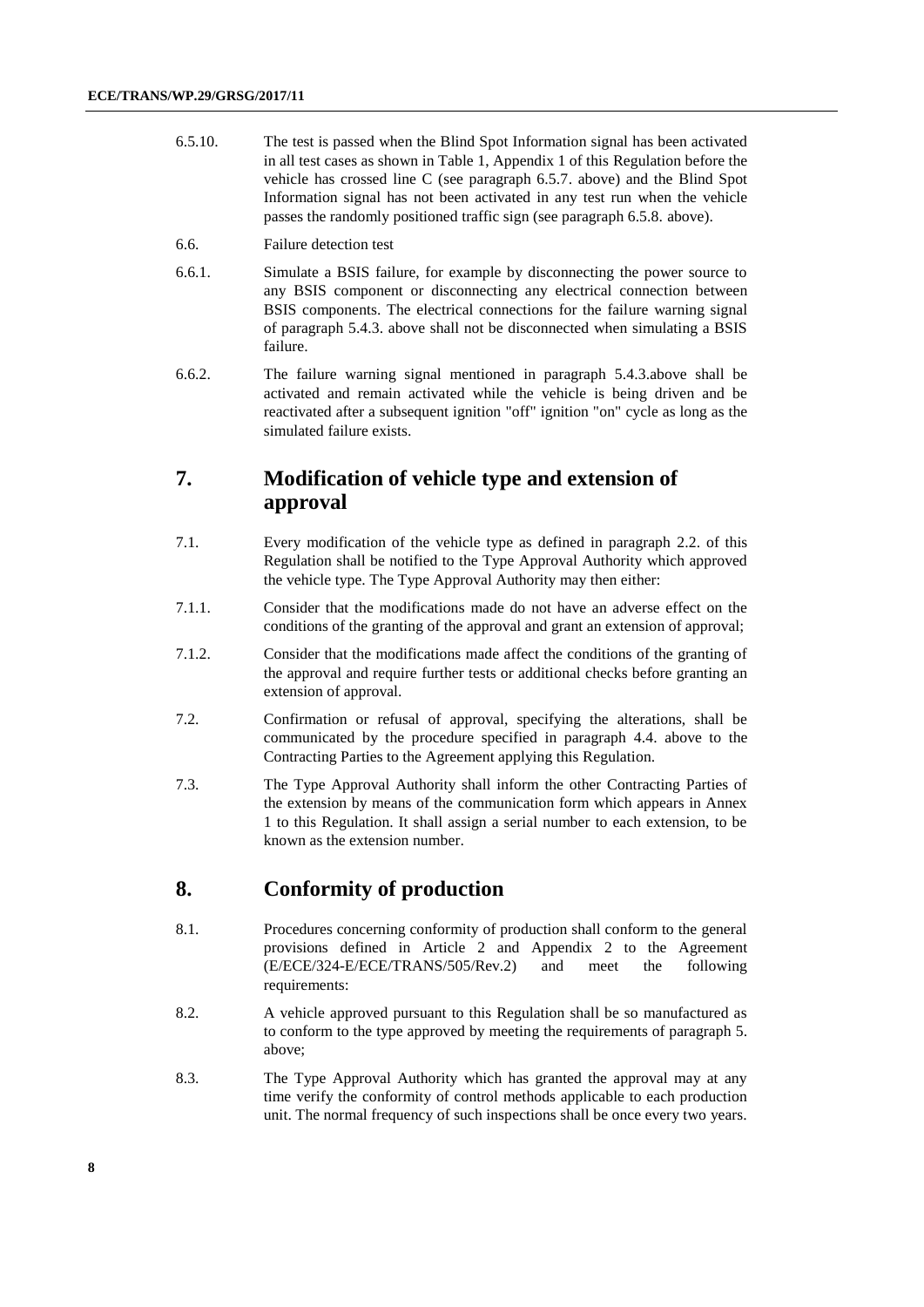### **9. Penalties for non-conformity of production**

- 9.1. The approval granted in respect of a vehicle type pursuant to this Regulation may be withdrawn if the requirements laid down in paragraph 8. above are not complied with.
- 9.2. If a Contracting Party withdraws an approval it had previously granted, it shall forthwith so notify the other Contracting Parties applying this Regulation by sending them a communication form conforming to the model in Annex 1 to this Regulation.

### **10. Production definitively discontinued**

If the holder of the approval completely ceases to manufacture a type of vehicle approved in accordance with this Regulation, they shall so inform the Type Approval Authority which granted the approval, which in turn shall forthwith inform the other Contracting Parties to the Agreement applying this Regulation by means of a communication form conforming to the model in Annex 1 to this Regulation.

## **11. Names and addresses of the Technical Services responsible for conducting approval tests and of Type Approval Authorities**

The Contracting Parties to the Agreement applying this Regulation shall communicate to the United Nations Secretariat the names and addresses of the Technical Services responsible for conducting approval tests and of the Type Approval Authorities which grant approval and to which forms certifying approval or extension or refusal or withdrawal of approval are to be sent.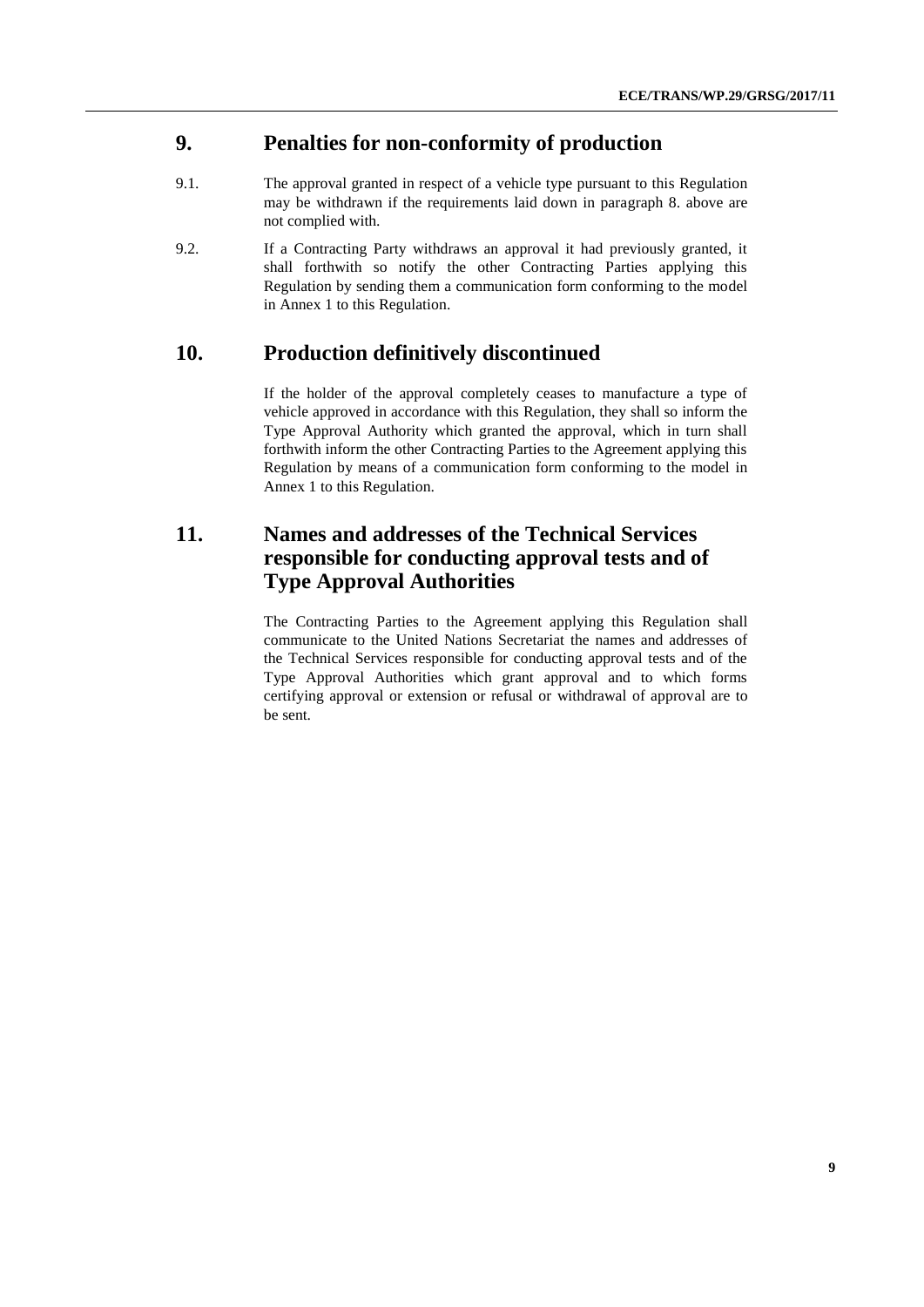## **Appendix 1**



#### **Table 1**

|    | New Orig.<br>Case Case |                |    | Test   Test $ r_{turn} v_{\text{vehicle}}$ [km/h] $v_{\text{Bicycle}}$ [km/h] $ d_{\text{lateral}}$ [m] $ d_a$ [m] $ d_b$ [m] $ d_c$ [m] |      |      |      |                | $d_{bicycle}$<br>[m] | $l_{\text{corridor}}$<br>[m] |         | $d_{\text{corridor}}[m]$ $d_{\text{corridor, outer}}[m]$ | Include cone<br>to account for<br>initial<br>swerving? |
|----|------------------------|----------------|----|------------------------------------------------------------------------------------------------------------------------------------------|------|------|------|----------------|----------------------|------------------------------|---------|----------------------------------------------------------|--------------------------------------------------------|
|    |                        | 5              | 10 | 20                                                                                                                                       |      |      | 15.8 | 4.3            |                      |                              |         | 5                                                        | Yes                                                    |
| 2  | 4                      | 10             | 10 | 20                                                                                                                                       | 1.5  | 44.4 | 22   | 4.4            |                      |                              |         | $\overline{2}$                                           | Yes                                                    |
| 3  | 7                      | 25             | 20 | 20                                                                                                                                       |      |      | 38.3 | 10.7           |                      |                              |         |                                                          | No                                                     |
| 4  | 6                      | 25             | 20 | 10                                                                                                                                       |      |      | 43.5 | 10             |                      |                              |         |                                                          | No                                                     |
| 5  | 5                      | 5              | 10 | 10                                                                                                                                       |      | 22.2 | 19.8 | 2.4            |                      |                              |         | 6                                                        | Yes                                                    |
| 6  | $\overline{c}$         |                |    |                                                                                                                                          | 4.5  |      | 14.7 | 3.4            | < 55                 | >70                          | vehicle | 3                                                        | Yes                                                    |
|    | 3                      | 20<br>10<br>10 |    | 44.4                                                                                                                                     | 17.7 |      |      | width<br>$+1m$ | $\overline{2}$       | Yes                          |         |                                                          |                                                        |
| 8  | $1*$                   | 5              | 10 | 20                                                                                                                                       |      |      | 15.8 | 4.3            |                      |                              |         |                                                          | No                                                     |
| 9  | $4*$                   | 10             | 10 | 20                                                                                                                                       | 1.5  | 44.4 | 22   | 4.4            |                      |                              |         |                                                          | No                                                     |
| 10 | $5*$                   | 5              | 10 | 10                                                                                                                                       |      | 22.2 | 19.8 | 2.4            |                      |                              |         | 1                                                        | No                                                     |
| 11 | $2*$                   | 10             | 10 | 20                                                                                                                                       | 4.5  |      | 14.7 |                |                      |                              |         |                                                          | No                                                     |
| 12 | $3*$                   | 10             | 10 | 20                                                                                                                                       |      | 44.4 | 17.7 | 3.4            |                      |                              |         |                                                          | No                                                     |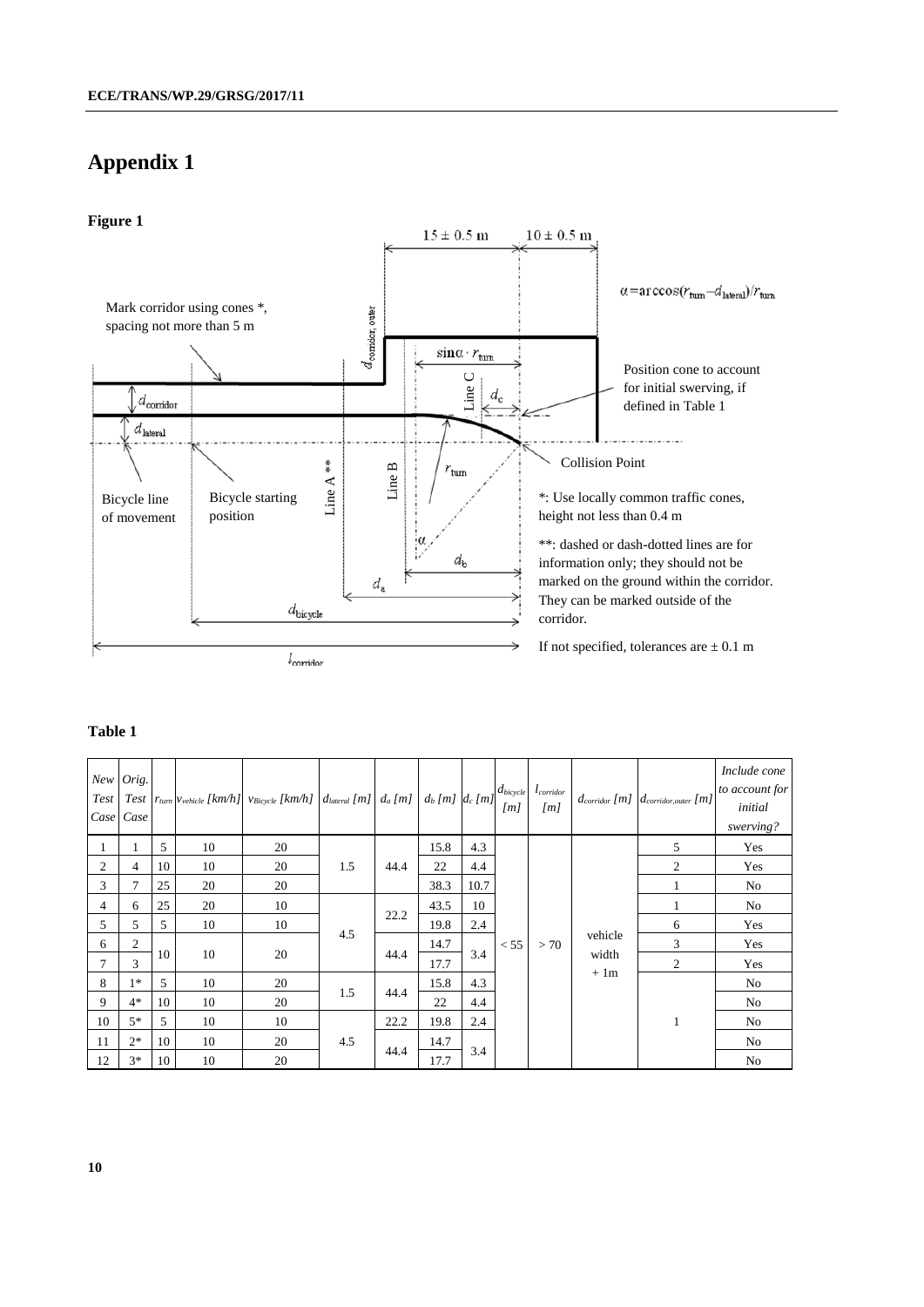## **Annex 1**

## **Communication**

1

(Maximum format: A4 (210 x 297 mm)

issued by :

| (Name of administration) |
|--------------------------|
| .                        |
|                          |
|                          |

Concerning: <sup>2</sup> Approval granted Approval extended Approval refused Approval withdrawn Production definitively discontinued

of a type of vehicle with regard to the Blind Spot Information System (BSIS) pursuant to Regulation No. XXX

| 1.  |                                                                                 |  |  |  |
|-----|---------------------------------------------------------------------------------|--|--|--|
| 2.  |                                                                                 |  |  |  |
| 3.  |                                                                                 |  |  |  |
| 4.  | If applicable, name and address of manufacturer's representative:               |  |  |  |
| 5.  |                                                                                 |  |  |  |
| 6.  |                                                                                 |  |  |  |
| 7.  |                                                                                 |  |  |  |
| 8.  |                                                                                 |  |  |  |
| 9.  |                                                                                 |  |  |  |
| 10. | Approval with regard to the BSIS is granted/refused: $2$                        |  |  |  |
| 11. |                                                                                 |  |  |  |
| 12. |                                                                                 |  |  |  |
| 13. |                                                                                 |  |  |  |
| 14. | Annexed to this communication are the following documents, bearing the approval |  |  |  |
| 15. |                                                                                 |  |  |  |

<sup>&</sup>lt;sup>1</sup> Distinguishing number of the country which has granted/extended/refused/withdrawn an approval (see approval provisions in the Regulation).

 $2$  Strike out what does not apply.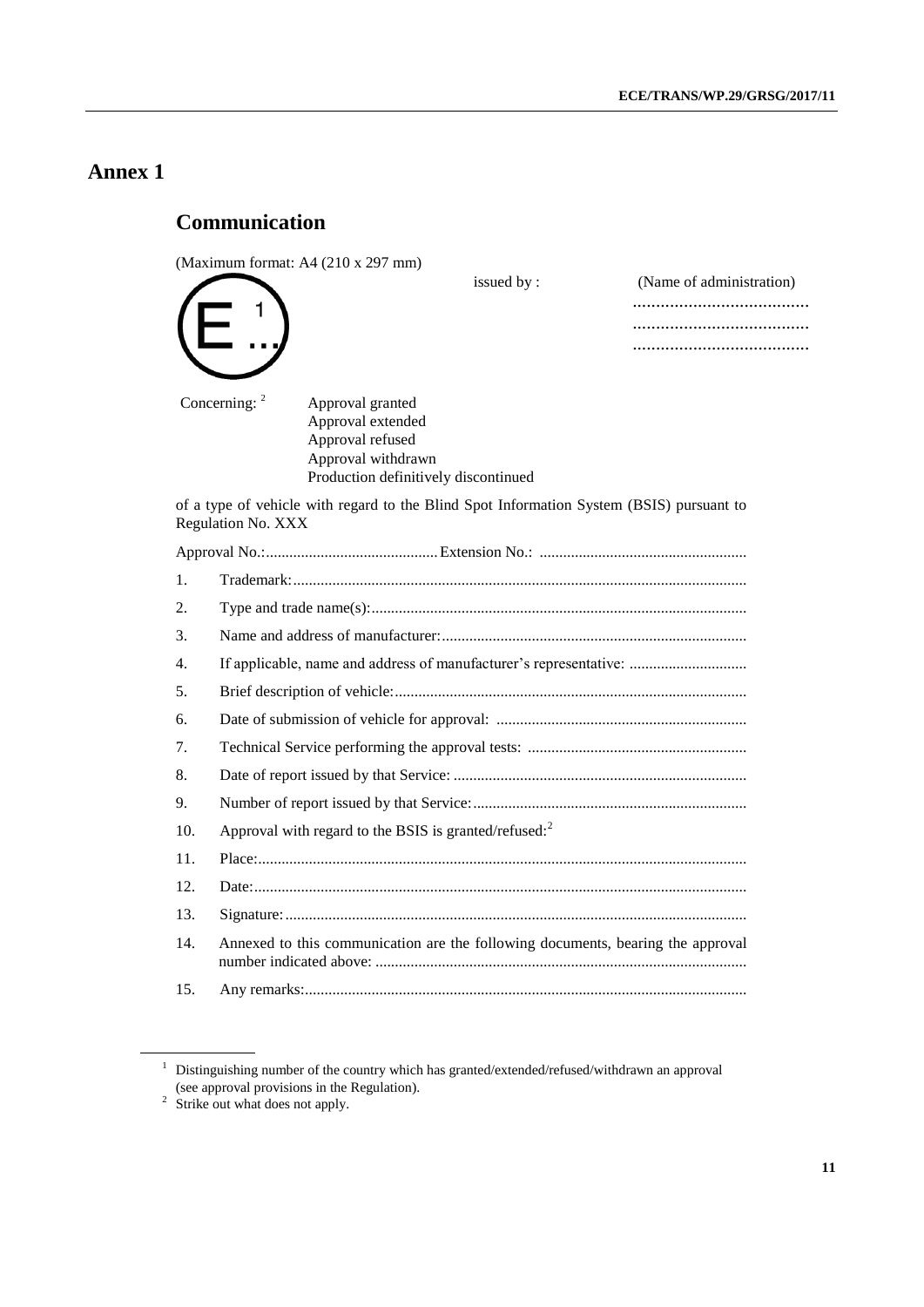## **Annex 2**

## **Arrangements of approval marks**

(see paragraphs 4.4. to 4.4.2. of this Regulation)



 $a = 8$  mm min

The above approval mark affixed to a vehicle shows that the vehicle type concerned has been approved in Germany (E1) with regard to the BSIS pursuant to Regulation No. XXX. The first two digits of the approval number indicate that the approval was granted in accordance with the requirements of Regulation No. XXX in its original form.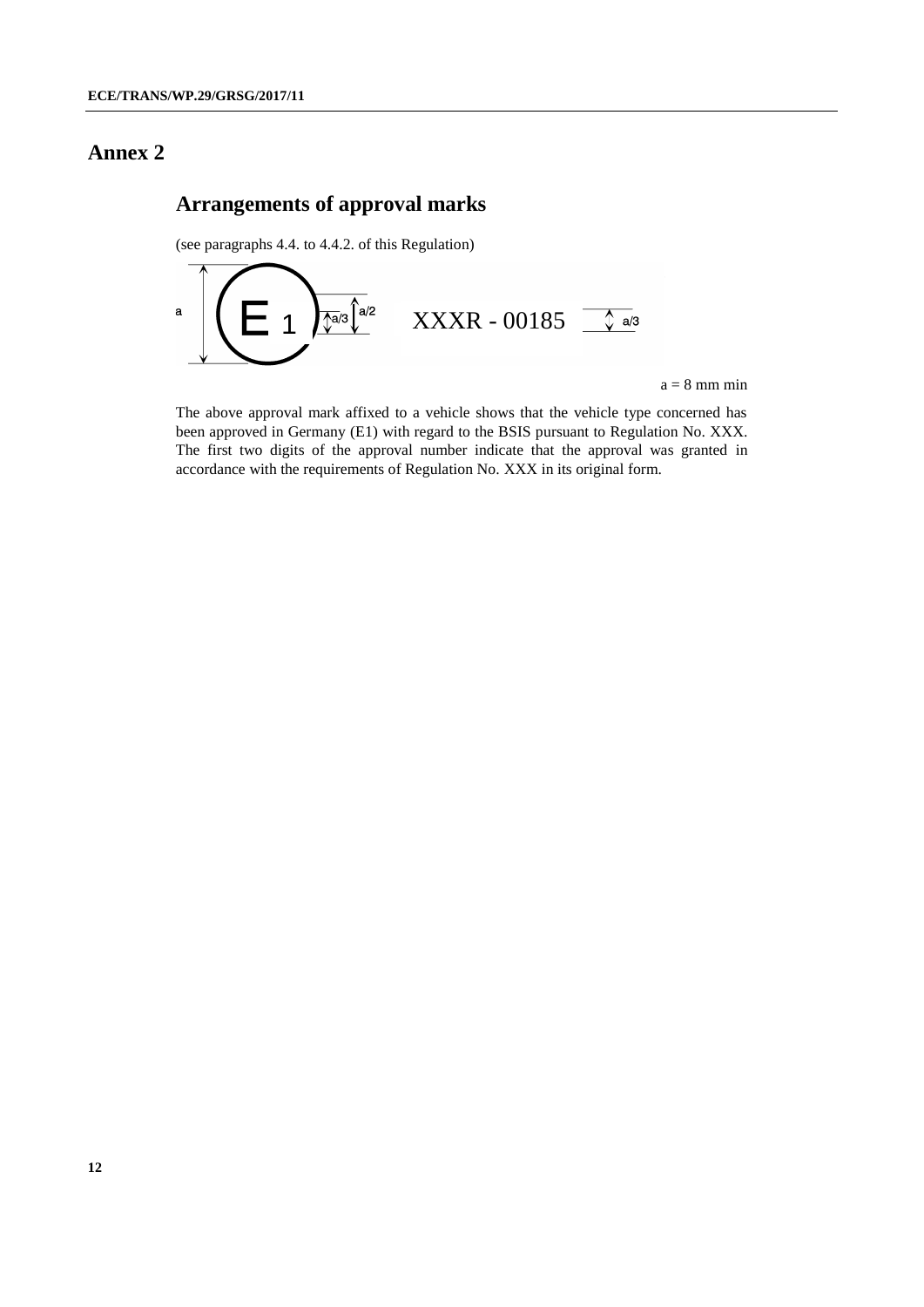## **[Annex 3**

1

## • **Draft Bicyclist and Bike Target<sup>1</sup>**

1. The Bicyclist and Bike Target (BT) described in this paper represent an average human adult bicyclist on an average standard adult utility bike (Figure 1) in relation to the vulnerable road users detection sensors used in vehicles. The requirements relate, unless not specified otherwise, to the BT including a platform. The BT is designed to work with the following types of automotive sensors technologies: RADAR, Video, Laser and Near-IR-based system similar to the definition of the Articulated Pedestrian Target Specifications.<sup>2</sup> The BT shall be a full 3D-dimensional representation of a real bicyclist and bike, shall have rotating wheels (synchronized to speed), pedalling legs are not mandatory.

#### Figure 1 **Bicyclist and Bike Target**



2. The bike target is based on a standard utility bike, male size 28 inch. Other typical dimensions are shown below in Figure 2 and Table 1.

[This section contains the draft specification for the ACEA and Euro NCAP Bicycle Target to be used from 2018 on. A final specification is expected in February 2017, and it is foreseen that there are not much changes.]

<sup>&</sup>lt;sup>2</sup> ACEA: Articulated Pedestrian Target Specifications Version 1.0.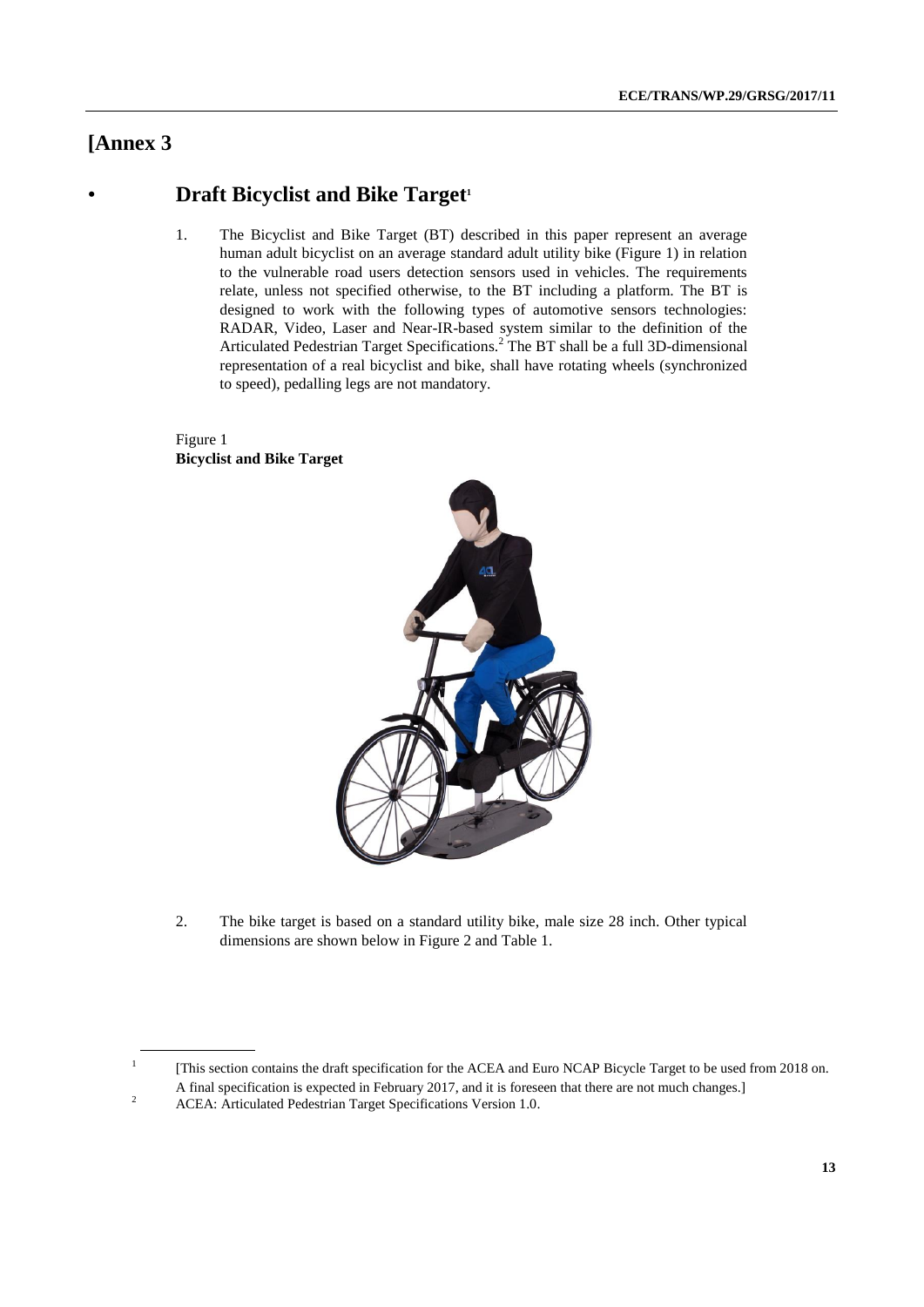#### Figure 2



#### Table 1

| <b>Bike target dimensions</b> |  |  |
|-------------------------------|--|--|
|-------------------------------|--|--|

| Segment                             | X<br>$\lfloor mm \rfloor$   | Z<br>[mm]       | <i>Tolerance</i><br>[mm] |
|-------------------------------------|-----------------------------|-----------------|--------------------------|
| 0 Centre of bottom bracket of bike  | $\Omega$                    | 280             | ±10                      |
| 1 Centre axis front wheel           | 670                         | 340             | ±10                      |
| 2 Centre axis rear wheel            | $-540$                      | 340             | ±10                      |
| 3 Front top frame                   | 430                         | 855             | ±10                      |
| 4 Rear top frame                    | $-215$                      | 860             | ±10                      |
| 5 Handle bars                       | 310                         | 1180            | ±10                      |
| 6 Saddle                            | $-235$                      | 935             | ± 10                     |
| 7 Lower edge left foot <sup>3</sup> | 105                         | 495             | ± 20                     |
| 8 Lower edge right foot             | 80                          | 200             | ± 20                     |
| 9 Knee point, left <sup>4</sup>     | 150                         | 860             | ± 20                     |
| 10 Knee point, right                | 85                          | 700             | ± 20                     |
| Total height                        | 1865                        | ± 20            |                          |
| Total length                        | 1890                        | ± 20            |                          |
| A Torso angle $[°]$                 | $10^{\circ}$ (optional 30°) | $\pm 2^{\circ}$ |                          |

 $\frac{3}{4}$  Lowest point of shoe – centre line tibia.

Knee point: rotation point of knee.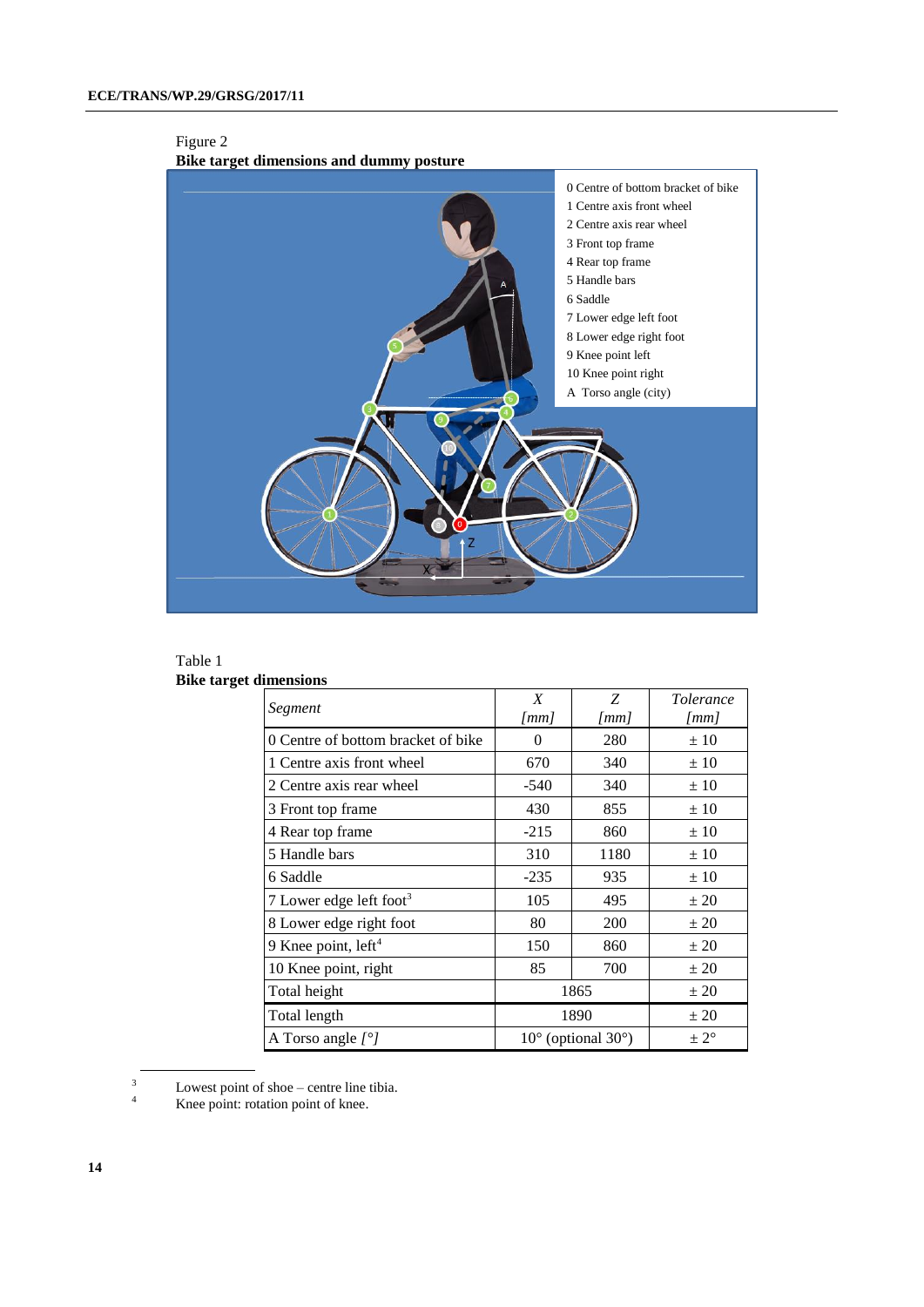3. In order to ensure a realistic scenario, special requirements concerning radar reflection shall be fulfilled. Thus, the diameter of the frame, seat stay and chain stay shall be as followed:

Frame: 25 mm – 35 mm Seat stay:  $15 \text{ mm} - 25 \text{ mm}$ Chain stay: 15 mm – 25 mm

- 4. The material of the frame, stays, spokes, steering and rim consists of a black coloured metallic outer surface to ensure that their reflection represent the one of a real bicycle.
- 5. Dimensions of the bicyclist target are based on an adult pedestrian target, described by Articulated Pedestrian Target Specifications 5, representing average (50th percentile) male. The shape of the bicyclist target has to comply in its contours with the 50 percent RAMSIS Bodybuilder based on the RAMSIS version 3.8.30 to a permitted tolerance of  $\pm$  20 mm. The stature body height of the adult BT is, according to EN ISO 7250-1: 2016-05 is 1800 mm.

#### Figure 3

#### **Bicyclist target dimensions in standing posture**





| Segment                   | Dimension<br>$\lceil mm \rceil$ | <i>Tolerance</i><br>$\lceil mm \rceil$ |  |
|---------------------------|---------------------------------|----------------------------------------|--|
| Body height (incl. shoes) | 1800                            | ± 20                                   |  |
| H-Point height            | 920                             | ± 20                                   |  |
| Shoulder width            | 500                             | $+20$                                  |  |
| Shoulder height           | 1500                            | ± 20                                   |  |
| Head width                | 170                             | $+10$                                  |  |
| Head height               | 260                             | $+10$                                  |  |
| Torso depth               | 240                             | $+10$                                  |  |

<sup>5</sup> ACEA: Articulated Pedestrian Target Specifications Version 1.0.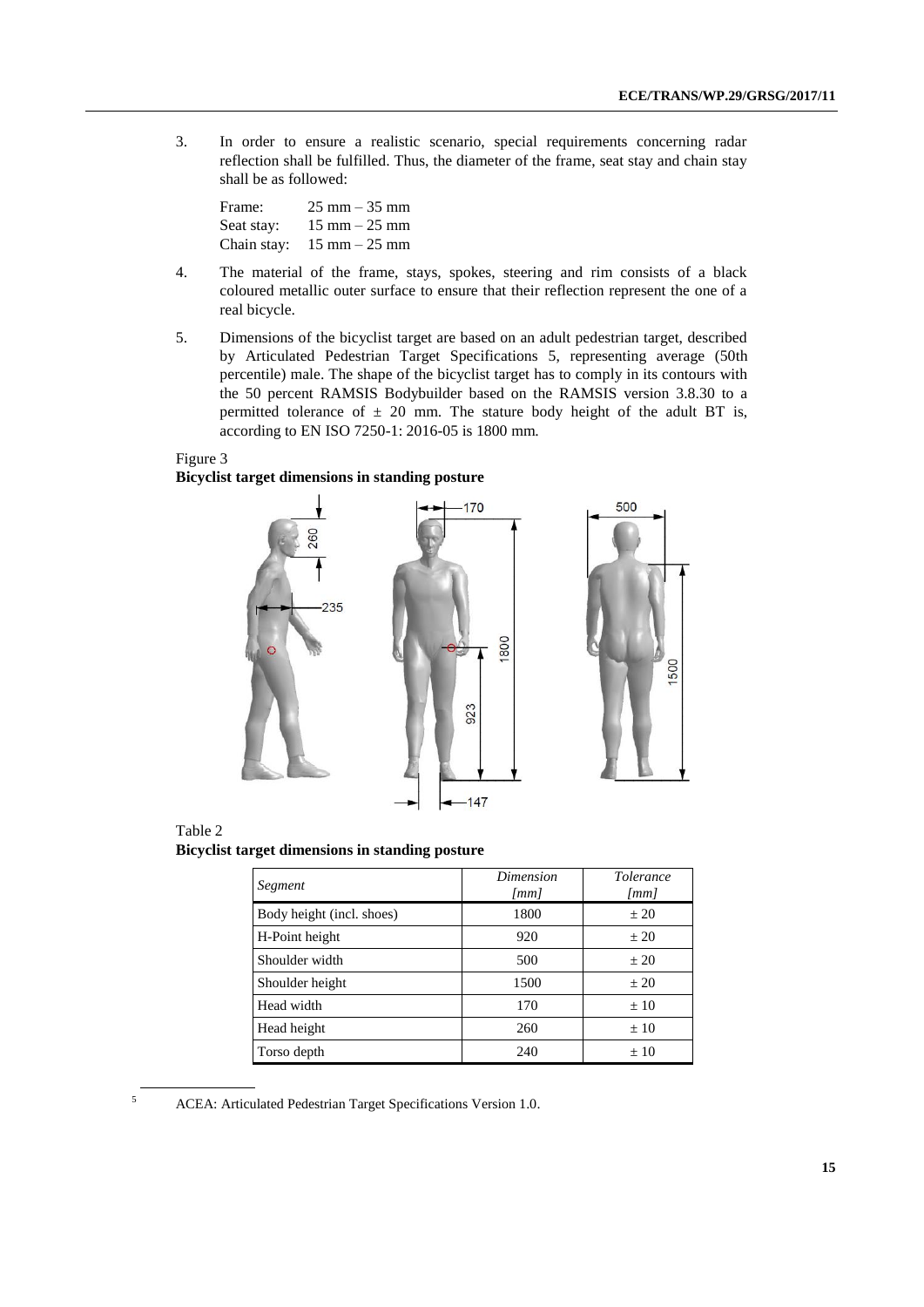6. The posture of the bicyclist target represents a natural driving position, facing forward, both hands on the steering wheel, with right foot down and left foot up (see [Figure F](#page-15-0)igure 4). The same dummy posture is used for all driving directions. The posture definition includes: lower edge of left and right foot, knee point left and right (see Figure and Table 2).

#### Figure 4 **Posture of bicyclist target**

<span id="page-15-0"></span>

7. There shall be a possibility to check and correct the body posture and angle of legs and arms in an easy and practical way corresponding to the defined tolerances, e.g. with the help of a tool with a reference shape.]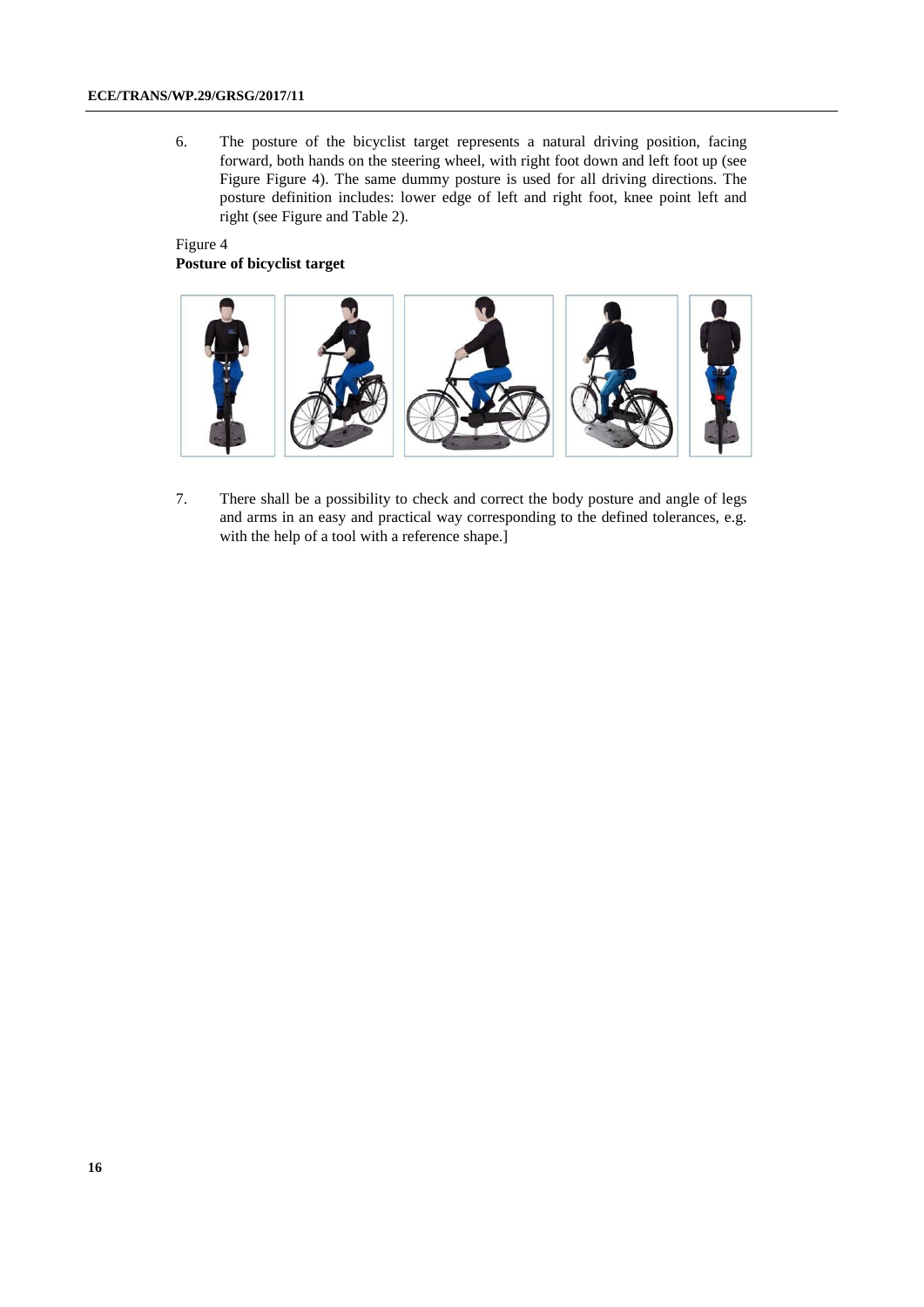### **Annex 4**

### **Function of test parameters**

1. The appropriate Table 1 in Appendix 1 as a function of test parameters can be generated by the following MATLAB (usable with any other compatible software like e.g. open source packages SCILAB or Octave).

% Input variables for test cases, ID refers to original test ID r\_turn = [5 10 10 10 5 25 25]; % [m]  $d_{all} = [1.5 4.5 4.5 1.5 4.5 4.5 1.5]; % [m]$ speed\_dummy = [20 20 20 20 10 10 20]; % [km/h] speed\_vehicle =  $[10 10 10 10 10 20 20]$ ; %  $[km/h]$  $impact_{\text{pos}} = [6 6 3 0 0 0 6];$ decel = 5; %  $[m/s^2]$ t\_react = 1.4; %[s]

% Do not plot the available vehicle data  $plot\_v$ ehicle $_data = 0$ ;

% This sorts the test cases for better testing (e.g. not much changes % in-between). sort\_indices =  $[1 4 7 6 5 2 3]$ ;

```
r_turn=r_turn(sort_indices);
d_lat=d_lat(sort_indices);
speed_dummy=speed_dummy(sort_indices);
speed_vehicle=speed_vehicle(sort_indices);
impact_pos=impact_pos(sort_indices);
```
% Add the second set of test cases with tighter corridor

 $r_{\text{turn}} = [r_{\text{turn}} 5 10 5 10 10];$ d  $lat = [d$  1at 1.5 1.5 4.5 4.5 4.5]; speed dummy = [speed dummy 20 20 10 20 20]; speed\_vehicle =  $[speed$ \_vehicle 10 10 10 10 10];  $impact_pos = [impact_pos 6 0 0 6 3];$ 

% Position a cone to prevent following exact curvature? cone =  $[1 1 0 0 1 1 1 0 0 0 0 0]$ ;

% Require speeds stationary at this ttc ttc\_start =  $8$ ;

% Calculate angle of bend until arriving at bicycle trajectory  $alpha = a\cos((r_turn-d_lat)./r_turn)*180/pi;$ 

% Calculate distance travelled in turn d\_turn = alpha\*pi/180.\*r\_turn;

% Calculate distance projected to bicycle trajectory  $d_{turn\_projected} = \sin(\alpha) \cdot \pi/180$ .\*r\_turn;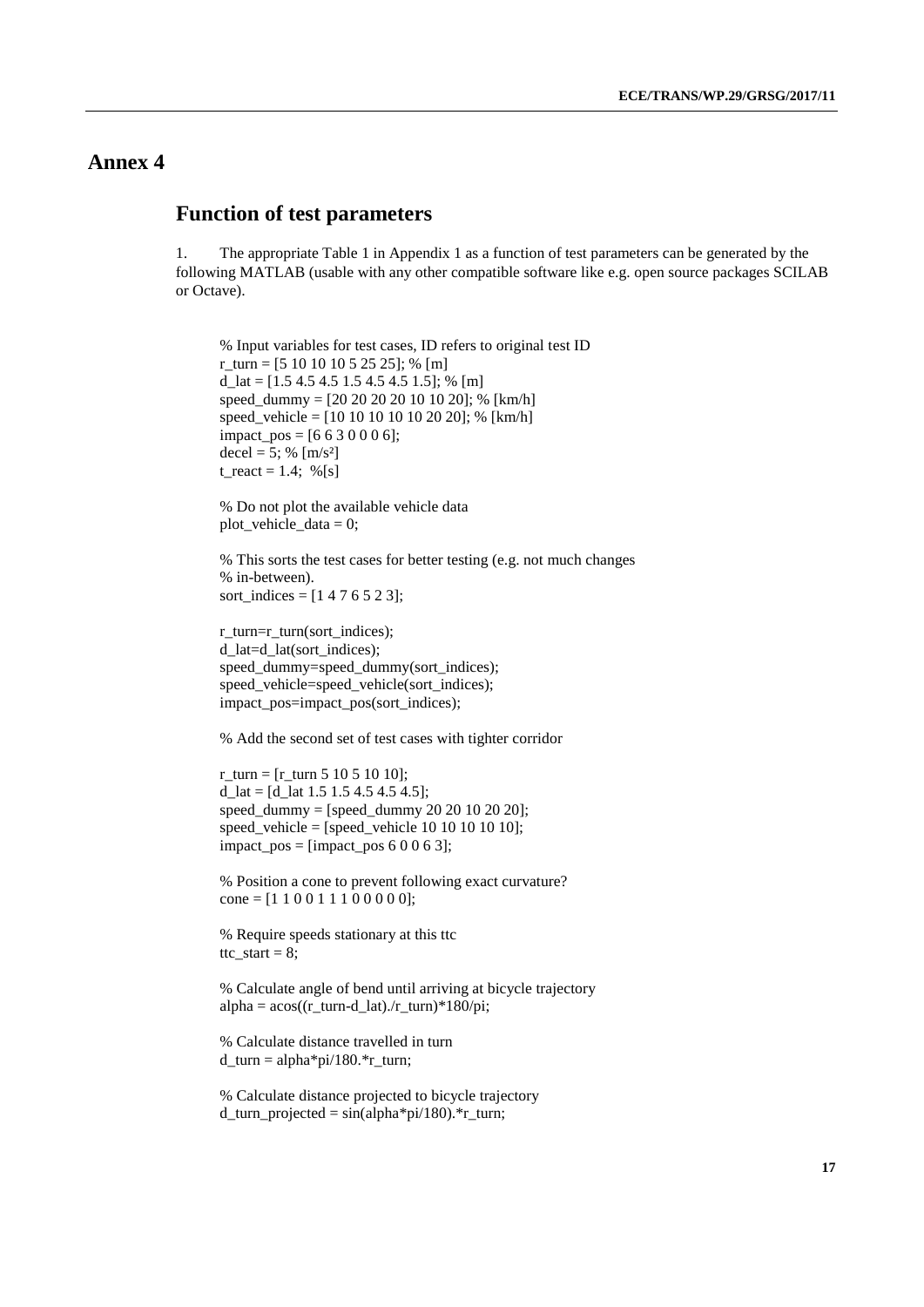% Calculate stopping distance including reaction time  $d_{\text{stop}} = \text{ones}(1,\text{length}(\text{speed\_vehicle})).$  \*t\_react. \*speed\_vehicle/3.6 + (speed\_vehicle/3.6).^2/2/decel;

% Calculalte position for bicycle steady-state  $d_a = ttc_start.*speed_dummy/3.6;$ 

% Calculate position for vehicle steady\_statea  $d_b = ttc_start.*speed\_vehicle/3.6 - d_turn + d_turn\_projected - impact\_pos;$ % Make sure this is larger than 15 m in all cases. 15 m is the position % where the corridor opens up, and we want to have everything steady state % by then.

% Calculate LPI (d\_c). This calculation requires a distinguishment between % the cases where the last point of information is in the turn and %cases where it is before the turn.

```
% Initialise d_c
d_c = zeros(1, length(d_stop));% Perform a loop for all test cases
for i = 1:length(d_stop)
   if d_stop(i)>d_turn(i) % this is the case where the LPI is outside of the bent
     d_c(i)=d_stop(i) - d_turn(i)+d_turn\_projected(i); else
     beta = alpha(i)*((d_turn(i)-d_stop(i))/d_turn(i));
     d_c(i) = d_turn\_projected(i)-r_turn(i)*sin(beta*pi/180);beta = [];
   end
end
```

```
% Output table
table = [r_turn' speed_vehicle' speed_dummy' d_lat' d_a' d_b' d_c'];
disp(table)
```

```
% Generate diagrams
```

```
% This is relevant for plotting
X = [5 3 2 2 6 1 1]; % m
X=X(sort_indices);
X = [X 1 1 1 1 1];w<sub>-</sub>vehicle = 2.5; % m
d_bicycle = 55; % m
l\_corridor = 70; % m
if plot_vehicle_data
```
 load data; end

close all for  $i = 1$ :length(speed\_vehicle) figure(i);

if plot\_vehicle\_data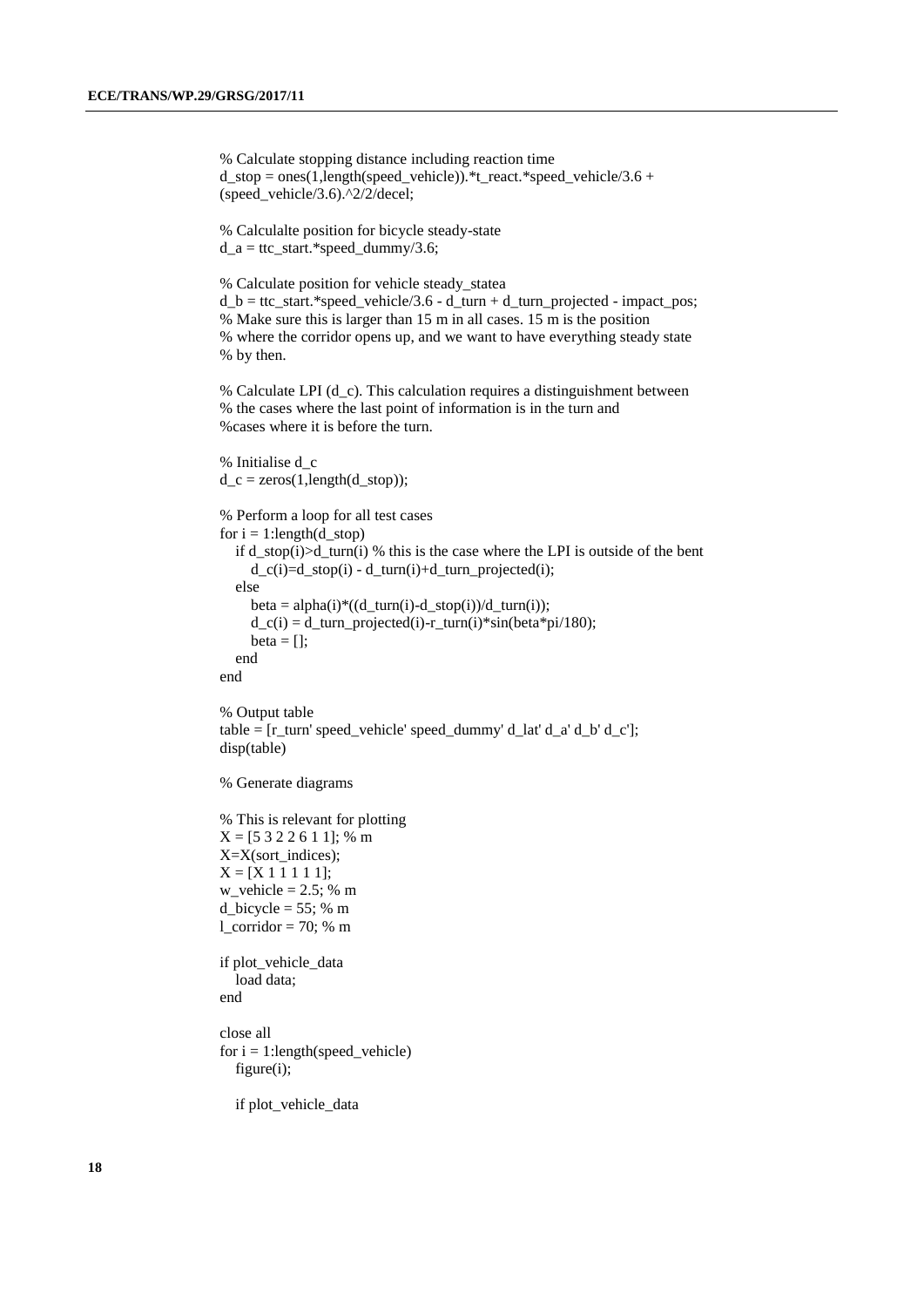```
 rel = find(strcmp({meta.Type},['Case' int2str(sort_indices(i))]));
     for j = rel hold on;
         plot(bla(j).x_vut(bla(j).rel),bla(j).y_vut(bla(j).rel),'-r');
      end
   end
  ha(1) = line([-r \tturn(i)*sin(alpha(i)*pi/180) -1 \cdot \text{corridor},[d \text{ lat}(i) d \text{ lat}(i)]);
  ha(2) = line([-15 -1 corridor],[d lat(i)+w vehicle+1 d_lat(i)+w_vehicle+1]);
  ha(3) = line([-15 - 15], [d_1at(i) + w_2which = [at(i) + w_2, \text{which}];
  ha(4) = line([-15 10], [d_1at(i)+w_2ehicle+1+X(i) d_1at(i)+w_2ehicle+1+X(i)]);ha(5) = line([10 10], [d_1at(i)+w_2, vehicle+1+X(i), 0]);ha(6) = line([r_turn(i). *sin(0:0.01:alpha(i)*pi/180)] -d_turn_projected(i),[r_turn(i).*cos(0:0.01:alpha(i)*pi/180)]-r_turn(i)+d_lat(i));
    set(ha,'LineWidth',2,'Color','k');
  hb = line(\lceil -d \cdot b \rceil bicycle 0],\lceil 0 \cdot 0 \rceil);
  set(hb,'LineWidth',2,'LineStyle',':','Color','k');
  hc(1) = line(-(d_c(i) d_c(i)),[-10 X(i)+10]);
  hd(1) = text(0.5-d_c(i), -10, Line C');hc(2) = line(-(d_b(i) d_b(i)),[-10 X(i)+10]);
  hd(2) = text(0.5-d_b(i),-10,Line B');hc(3) = line(-(d_a(i) d_a(i)), [-10 X(i)+10]);
  hd(3) = text(0.5-d_a(i), -10, Line A');hc(4) = line(-[d_bicycle d_bicycle],[-10 X(i)+10]);
  hd(4) = text(0.5-d) bicycle,-10,'Bicycle Start');
  set(hc,'LineWidth',1,'Color','k','LineStyle','-');
   set(hd,'Rotation',90)
   if cone(i)
      hold on
     plot(0,d\_lat(i),'kx'); end
   grid on
   axis equal
  pos = axis; axis([pos(1) pos(2) -12 18]);
   xlabel('x [m]');
   ylabel('y [m]');
   annot(['Test Case ' int2str(i) ' as defined in Table 1, Appendix 1'],1);
end
```
2. The following Figures 1 to 12 show the test cases as scaled diagrams.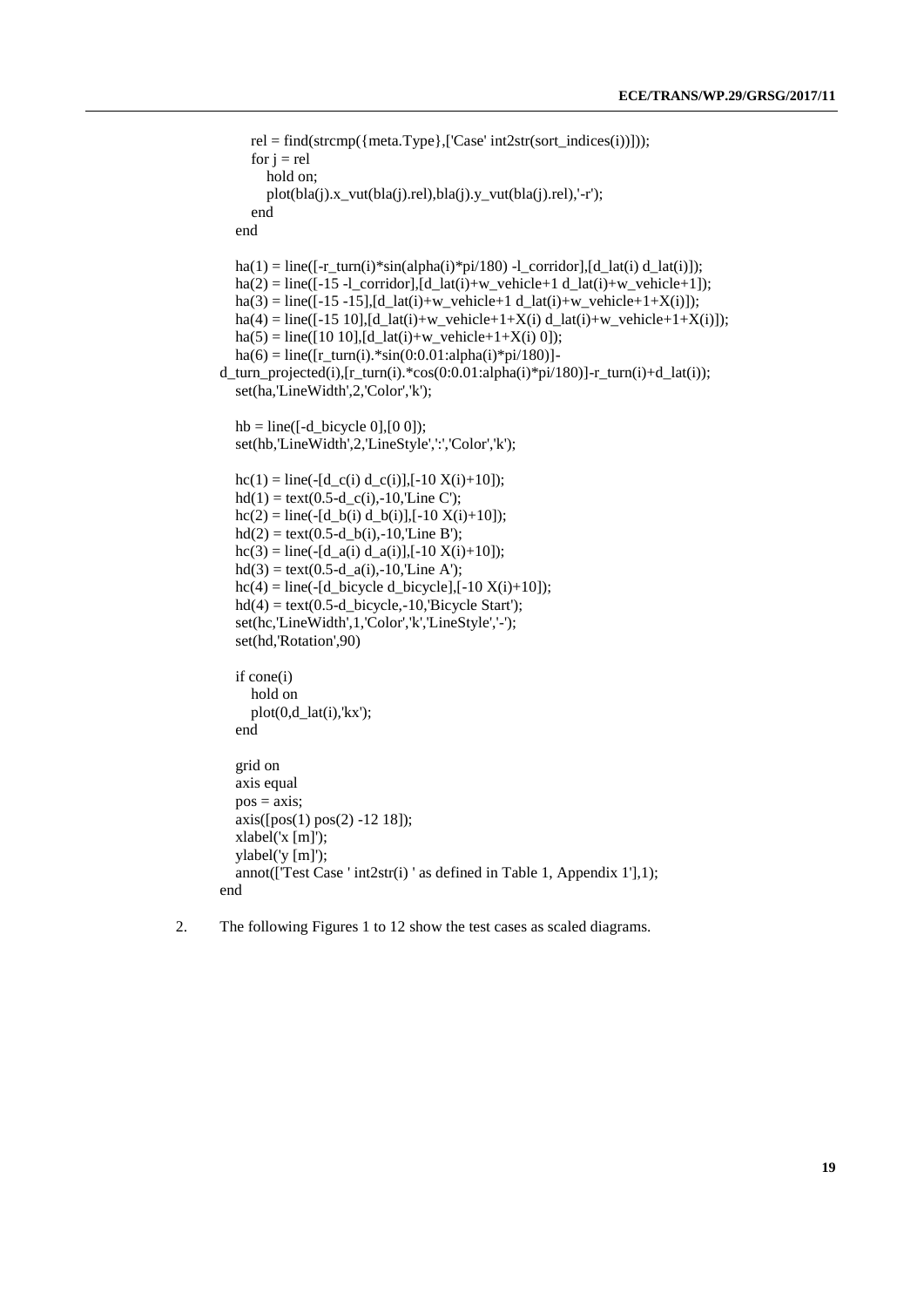







**20**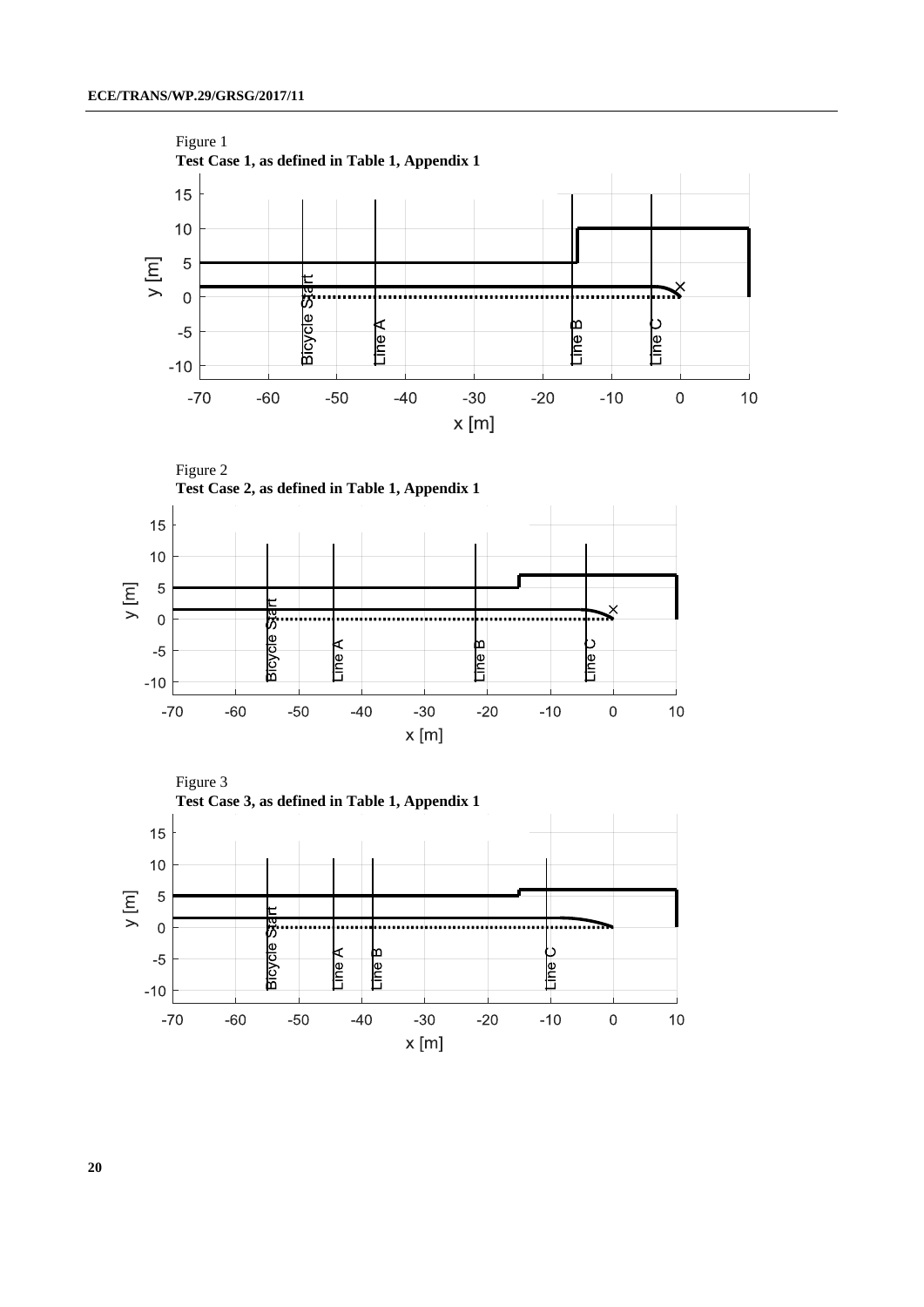

**21**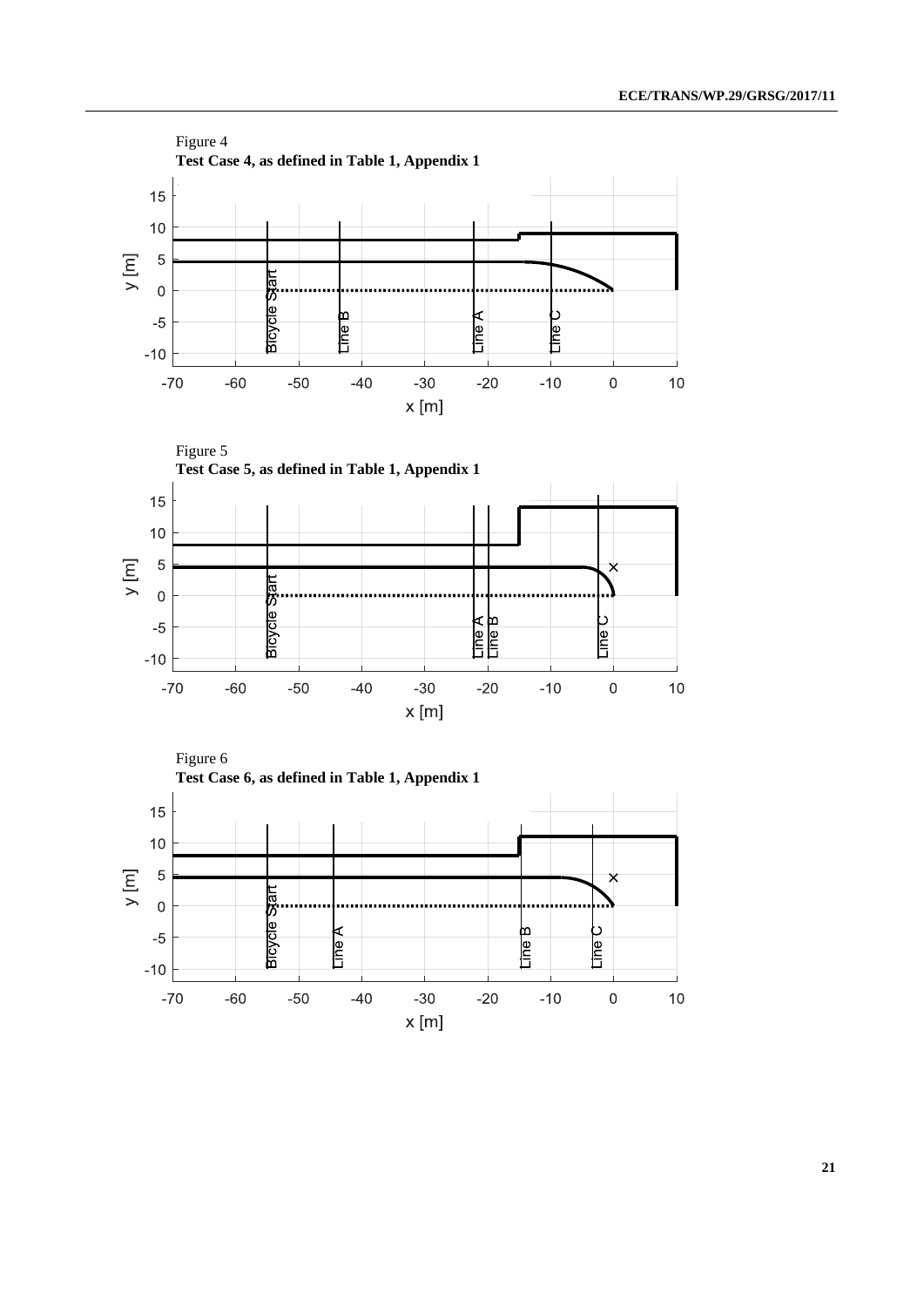

**22**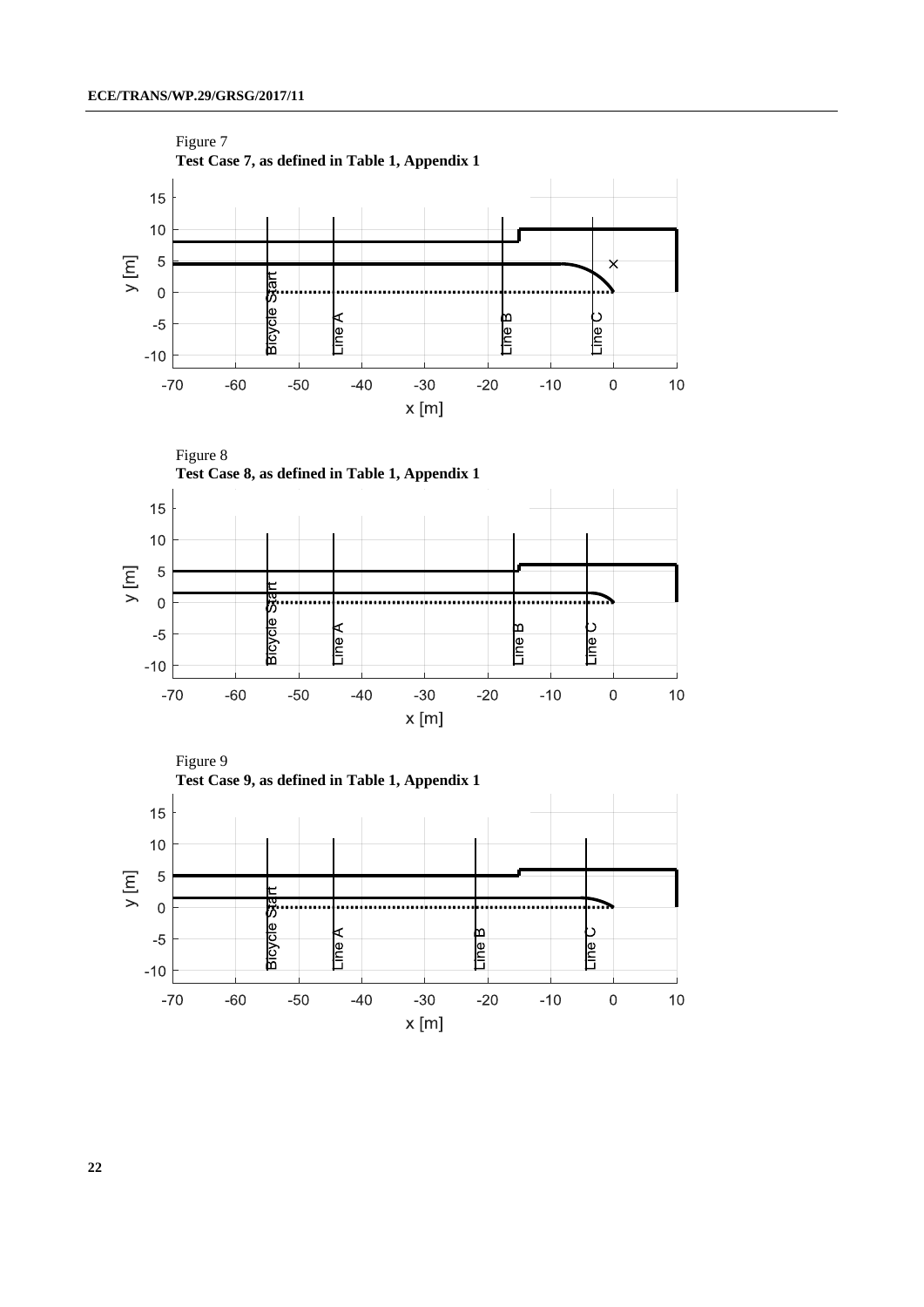